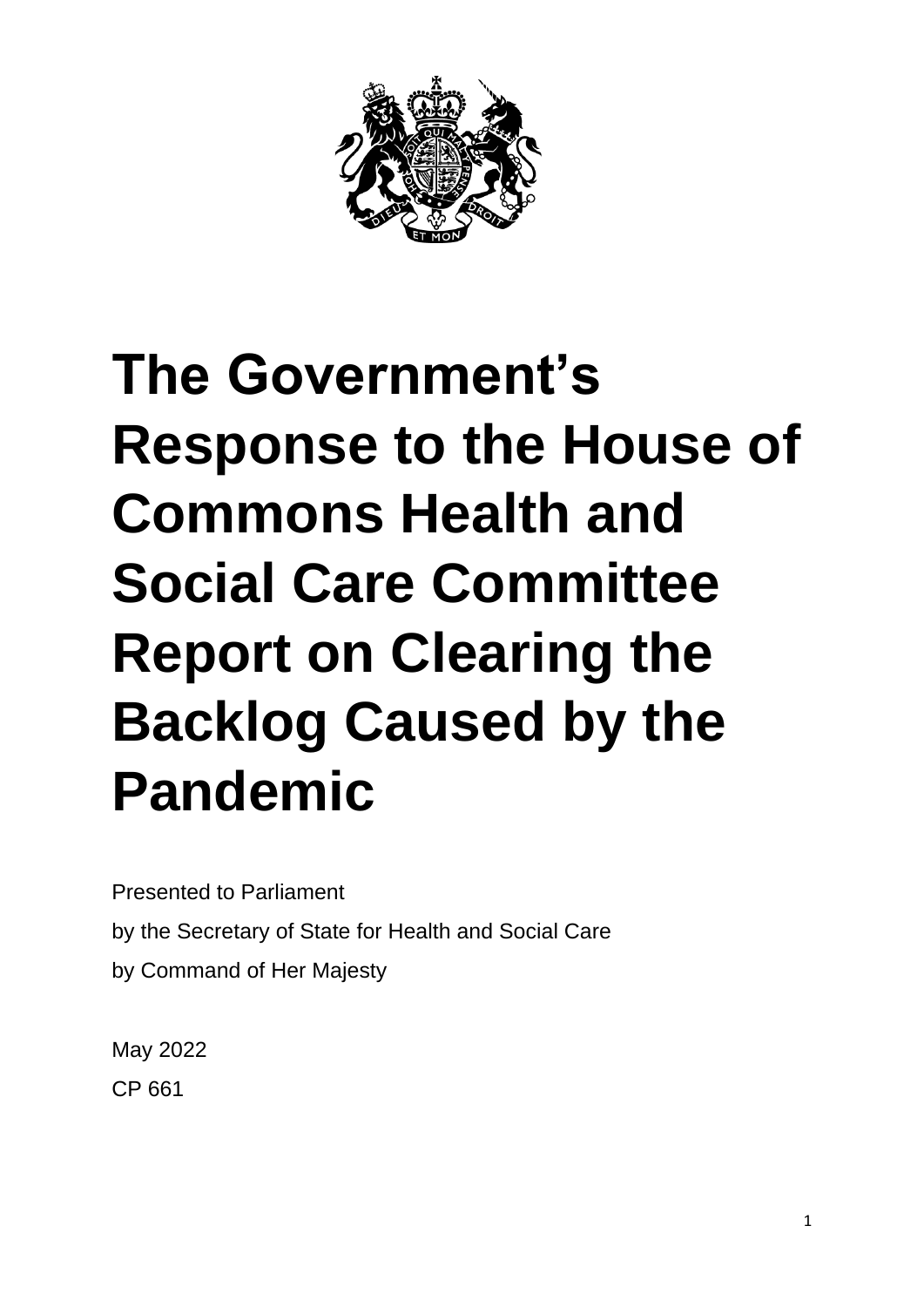

© Crown copyright 2022

This publication is licensed under the terms of the Open Government Licence v3.0 except where otherwise stated. To view this licence, visit [nationalarchives.gov.uk/doc/open-government-licence/version/3.](http://www.nationalarchives.gov.uk/doc/open-government-licence/version/3)

Where we have identified any third party copyright information you will need to obtain permission from the copyright holders concerned.

This publication is available at [www.gov.uk/official-documents.](https://www.gov.uk/government/publications)

Any enquiries regarding this publication should be sent to us at [www.gov.uk/government/organisations/department-for-transport](http://www.gov.uk/government/organisations/department-for-transport)

ISBN 978-1-5286-3320-8

E02745941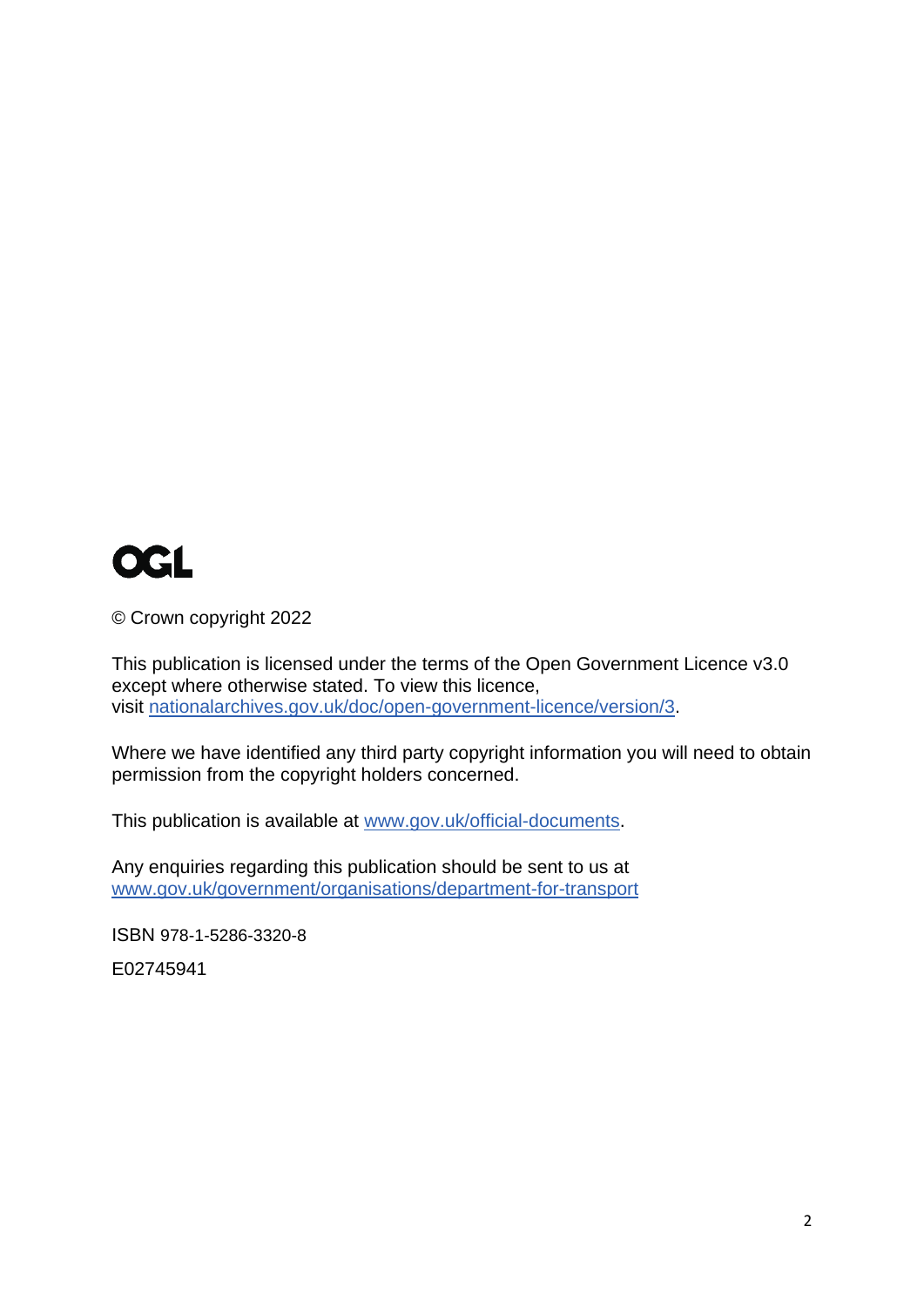## **Contents**

| Responses to individual recommendations made by the Health and Social Care Committee 6 |  |
|----------------------------------------------------------------------------------------|--|
|                                                                                        |  |
|                                                                                        |  |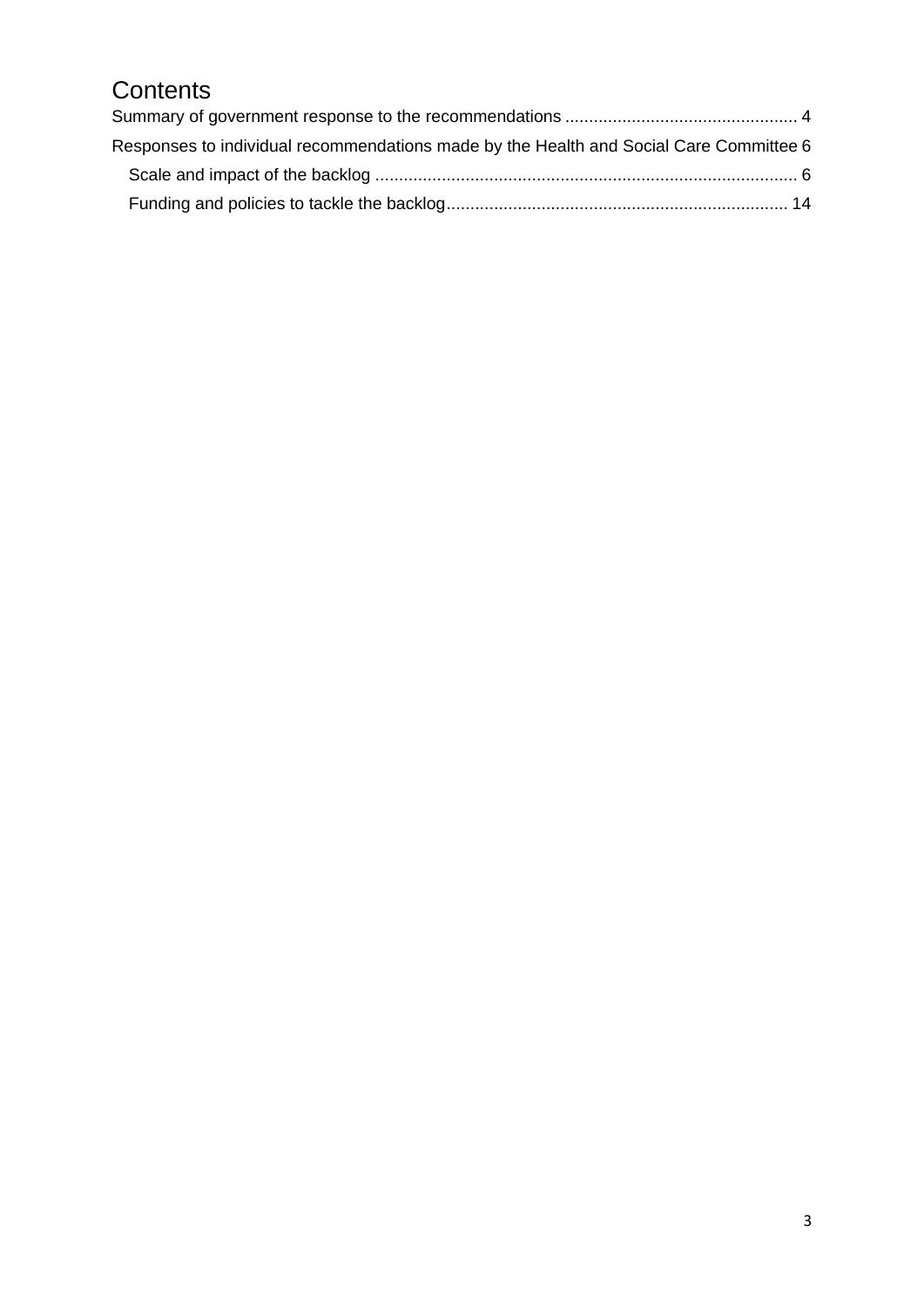## <span id="page-3-0"></span>**Summary of government response to the recommendations**

- 1. The government welcomes this opportunity to respond to the House of Commons Health and Social Care Committee's report, '*Clearing the backlog caused by the pandemic',* chaired by Rt Hon Jeremy Hunt MP. Responses to each of the recommendation in the Committee's report can be found from page 8 onwards.
- 2. Recovery of health and social care services from the Covid-19 pandemic is a major priority for the department and for the government.
- 3. The Department of Health and Social Care and NHS England and Improvement (NHSE/I) set out their ambitious plans for the recovery of elective services in the Delivery plan for tackling the Covid-19 backlog of elective care, which was published in February 2022. Having made a major investment in the pandemic, including developing a world-leading vaccination service, the government has continued to invest in securing the recovery of health services, ensuring that the NHS remains free at the point of use. The challenges brought by the pandemic have been unprecedented, with our health and care staff battling tirelessly to care for patients in the most challenging of circumstances, and the government has shown its constant commitment to giving the NHS what it needed.
- 4. Throughout the pandemic, the NHS has worked tirelessly to keep vital services going. At the start of the pandemic there was a need for a temporary postponement of all non-urgent elective operations from 15 April 2020. This was needed to prevent the overwhelming of NHS services and free up 30,000 beds. Using lessons learned during the first wave, the NHS was well prepared for the second wave of the pandemic and was able to keep elective services operational, whilst also looking after thousands of people sick with Covid-19.
- 5. Since this postponement, incredible efforts have been made to recover backlogs, deliver high activity levels, and get patients the healthcare they need as quickly as possible.
- 6. However, recovery in itself is not enough. We do not intend to go back to business as usual before 2020. As such, we are embarking on transforming health and social care services through the Health and Care Bill and focusing on three key pillars. Firstly, we must better prevent healthcare needs developing in the first place and promote good health for all. Secondly, we must empower people to be in control of their own care and ensure that it is delivered in family, primary and community settings where possible. Finally, we will ensure services are delivered as effectively and efficiently as possible when treatment is needed, delivering world class care.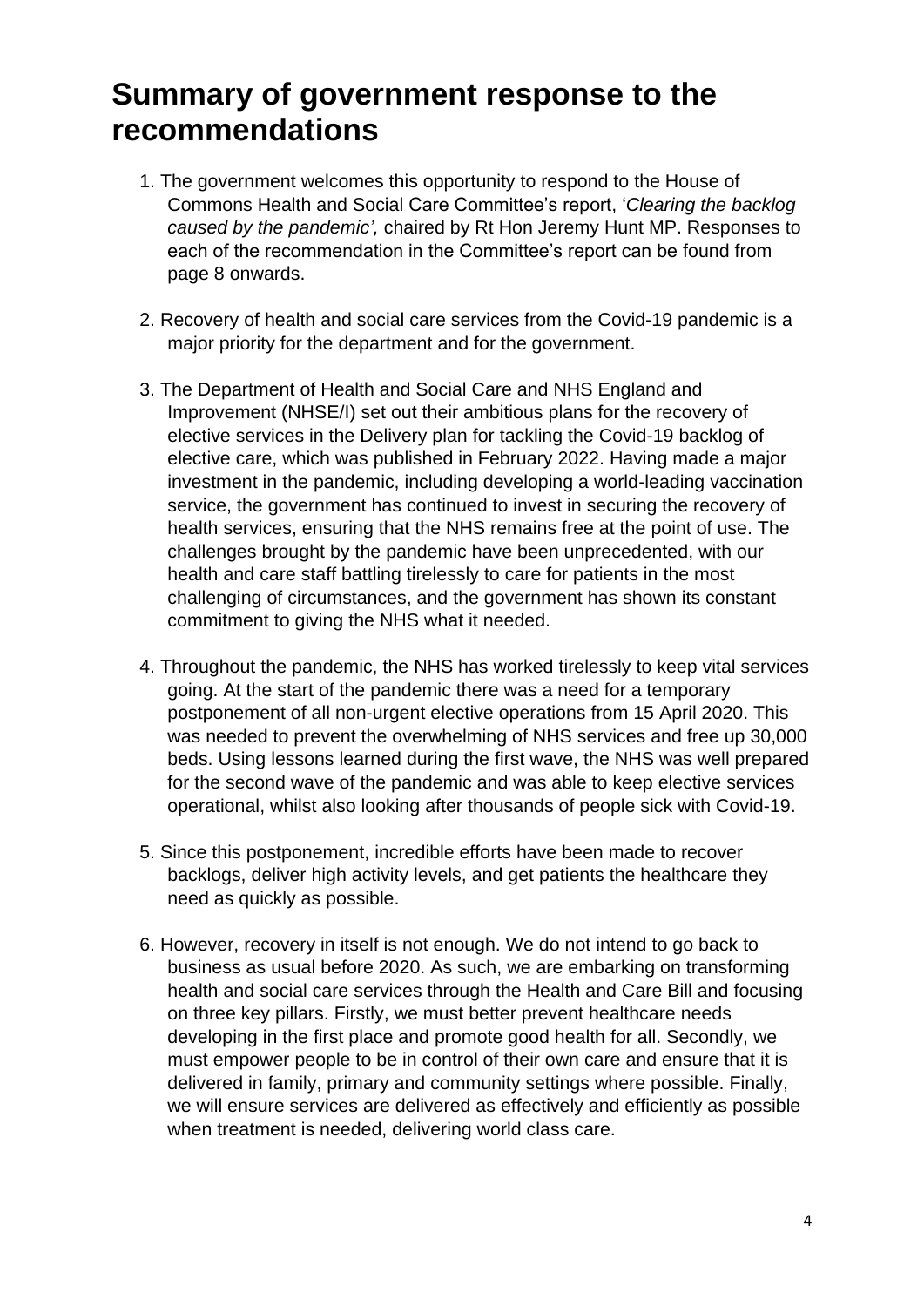- 7. We welcome the Committee's report and the body of evidence that it has collected as part of this inquiry. We recognise many of the issues raised and in some cases our responses to the Committee's recommendations highlight activity already underway to tackle these concerns.
- 8. The government believes that as a part of the sea change in the way the NHS operates, the recruitment, training and well-being of NHS staff is of key importance. On 22 November 2021, the Secretary of State announced that Health Education England (HEE) will be merged with NHSE/I, subject to parliamentary passage of the Health and Care Bill containing the enabling powers. This change will help ensure that service, workforce, and finance planning are integrated in one place at a national and local level. It will simplify the national system for leading the NHS, ensuring a common purpose and strategic direction. It will also enable us to drive the changes we need in education and training both further and faster – to enable employers to recruit the health professionals they need to provide the right care to patients in future. We have also asked the NHS to put together a long-term 10-year-plus workforce strategy.
- 9. The introduction of Integrated Care Boards (ICBs) through the Health and Care Bill will allow for a more joined-up way of working across systems. ICBs will exercise their functions to promote innovation in the delivery of health services, which will be complemented by the duty on ICBs to ensure health services are delivered in an integrated way where this would improve the quality of services and reduce inequalities of access or outcome. In combination, these duties will ensure ICBs work in a way that promotes innovation and best practice in a joined-up way across their system area. The proposed legislation seeks to provide ICBs scope to fulfil these duties in the manner most suitable for their local areas, rather than being overly prescriptive.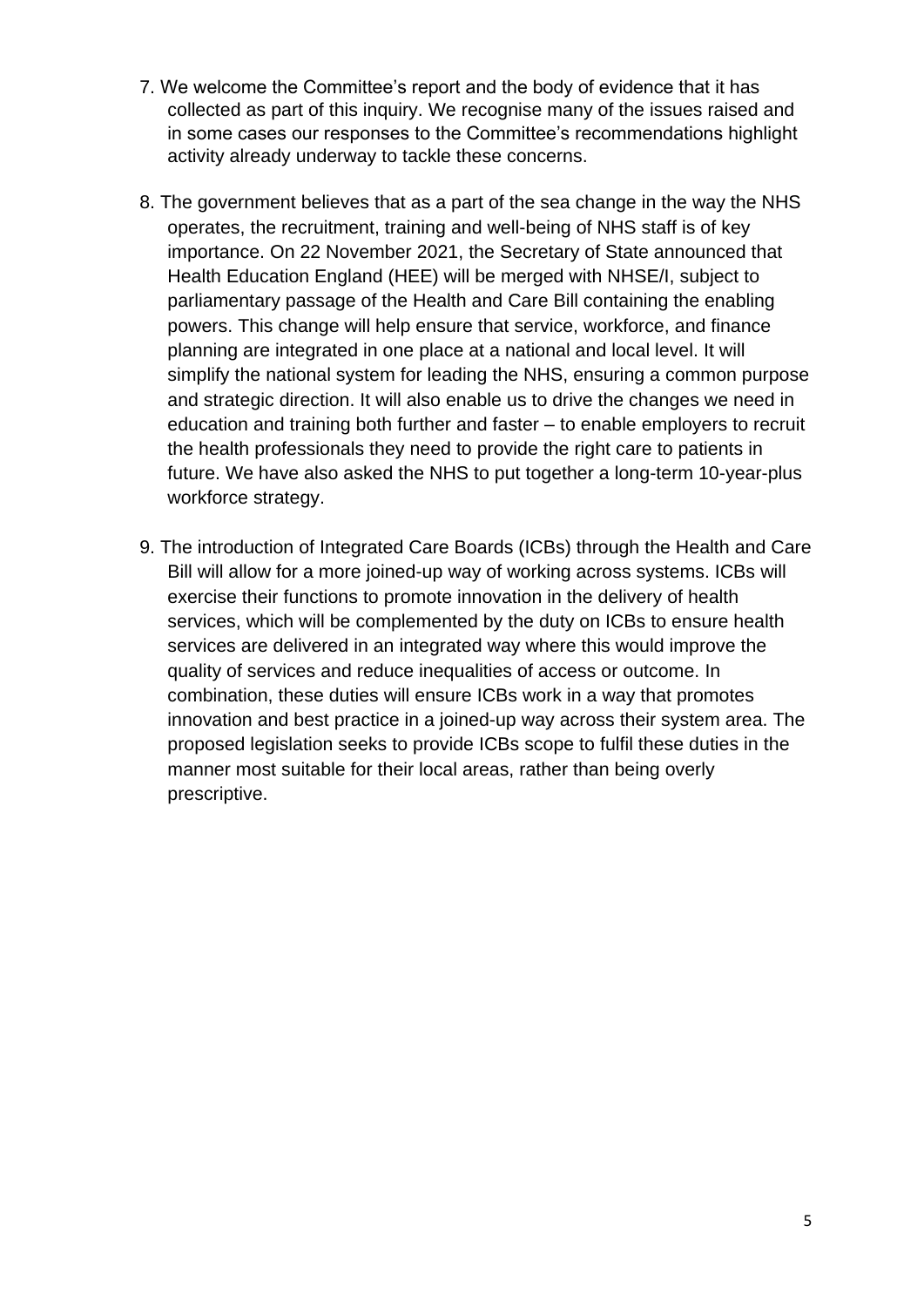## <span id="page-5-0"></span>**Responses to individual recommendations made by the Health and Social Care Committee**

<span id="page-5-1"></span>Scale and impact of the backlog

*Our key new recommendation is that, by April 2022, the Department of Health and Social Care works with NHS England to produce a broader national health and care recovery plan that goes beyond the elective backlog to emergency care, mental health, primary care, community care and social care. It should be sensitive to the needs of local populations, incorporate the plans already announced in the ten-year plan, and explain how they will be delivered by the new Integrated Care Boards (ICBs). That plan must also set out a clear vision for what 'success' in tackling the backlog will look like to patients. In setting those metrics for success, the plan must take account of the risk that a reliance on numerical targets alone will deprioritise key services and risk patient safety. Instead, it must embrace a range of indicators to demonstrate that hidden backlogs are also being tackled and compassionate cultures encouraged. (Paragraph 12)*

- 10. The delivery plan for tackling the Covid-19 backlog of elective care, which was published in February 2022, builds on initiatives that were already taking place and puts workforce at the heart of the government's plans to improve the NHS and recover services. This plan has set out clear objectives on what success will look like, with commitments to:
	- Eliminate waits of longer than a year by March 2025 and ensuring no one is waiting more than two years by July 2022.
	- Make sure that 95% of patients needing a diagnostic test receive it within six weeks by March 2025.
	- The continued prioritisation of cancer care, with the target of 75% of patients referred by GPs for suspected cancer given a definitive diagnosis within 28 days of referral by March 2024.
	- Making greater use of technology and transform models of care, in outpatients.
- 11. We of course recognise that elective care is only one element of the system which has been significantly affected. As we move from a crisis response, the department is committed to prioritising health and care recovery and addressing the backlogs caused by the pandemic.
- 12. Cancer care is a priority area, and the department has launched an 8-week call for evidence to mark the start of our 10-Year Cancer Plan, a new vision for how we will lead the world in cancer care. This call for evidence seeks the views of individuals, professionals, and organisations to understand whether and how we can do more to make progress against this vision, and to build on lessons learned from the Covid-19 pandemic. Local systems have been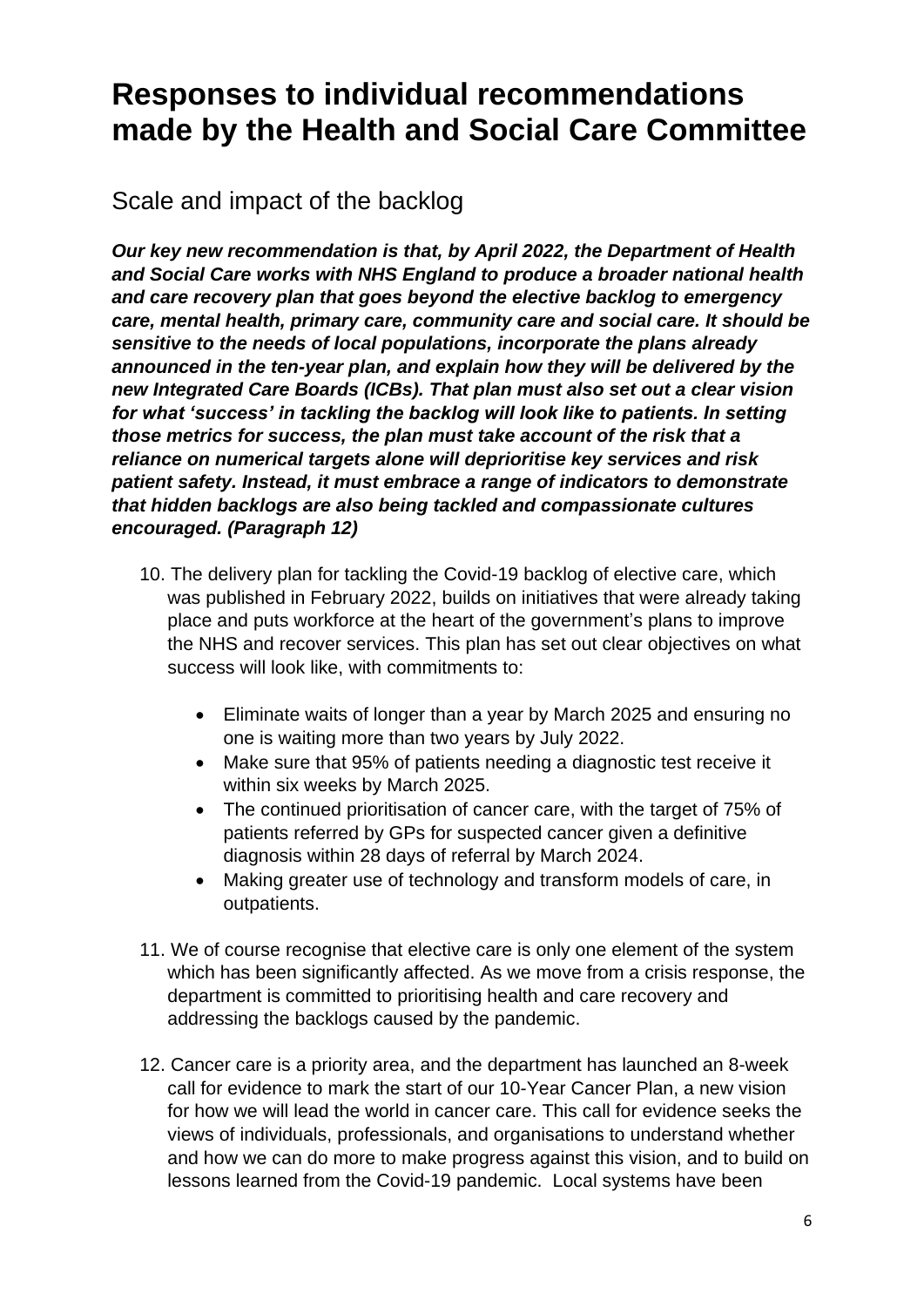asked to return the number of people waiting more than 62 days from an urgent referral back to pre-pandemic levels by March 2023, and our ambition, set out above, is that, by March 2024, 75% of patients who have been urgently referred by their GP for suspected cancer are diagnosed or have cancer ruled out within 28 days.

- 13. Over the past two years, there has also been unprecedented demand on mental health services. The government published its Mental Health Recovery Action Plan in March 2021. This was backed by an additional £500 million for 2021-22, beyond planned investment as part of the NHS Long Term Plan, to ensure we have the right support in place to respond to the impact of the pandemic on the mental health of the public. This includes a focus on addressing specific backlogs which have arisen as a direct result of the pandemic – including funding to support discharge from acute settings, support for 18- to 25-year-olds transitioning into adult service, and memory assessment services and recovery of the dementia diagnosis rate – as well as further funding to support workforce growth, action to support early intervention and prevention, and broader acceleration of existing NHS Long Term Plan commitments. In Spring 2022, the department will publish a discussion paper to support the development of a cross-government ten-year mental health strategy to drive improvements in mental health outcomes.
- 14. In December 2021, DHSC published its adult social care reform white paper '*People at the Heart of Care'*, which set out a 10-year vision for adult social care. This followed the reforms to how people in England will pay for their social care announced as part of the September 2021 '*Build Back Better: Our Plan for Health and Social Care*' announcement. The department is now fully committed to implementing these reforms.
- 15. The department's '*Living with Covid'* strategy sets out our approach to continuing to protect the most vulnerable from Covid-19, while scaling back the level of government intervention and returning to longstanding ways of managing the threat of acute respiratory infections. The Department of Health and Social Care, Public Health Wales, Public Health Agency Northern Ireland, NHS National Services Scotland, UK Health Security Agency, and NHS England have issued jointly in April 2022 their updated Infection Prevention and Control guidance to replace the existing suite of Covid-19 guidance.
- 16. More broadly, the NHS Long Term Plan, published in January 2019, is the NHS's flagship 10-year national strategy. It sets out a range of NHS commitments and ambitions which will ensure the NHS is fit for the 21st century, including through:
	- Boosting provision of out-of-hospital care
	- Redesigning and reducing pressure on emergency hospital services
	- Further rolling out digitally-enabled primary, community, and outpatient care
	- Providing more personalised care to people when they need it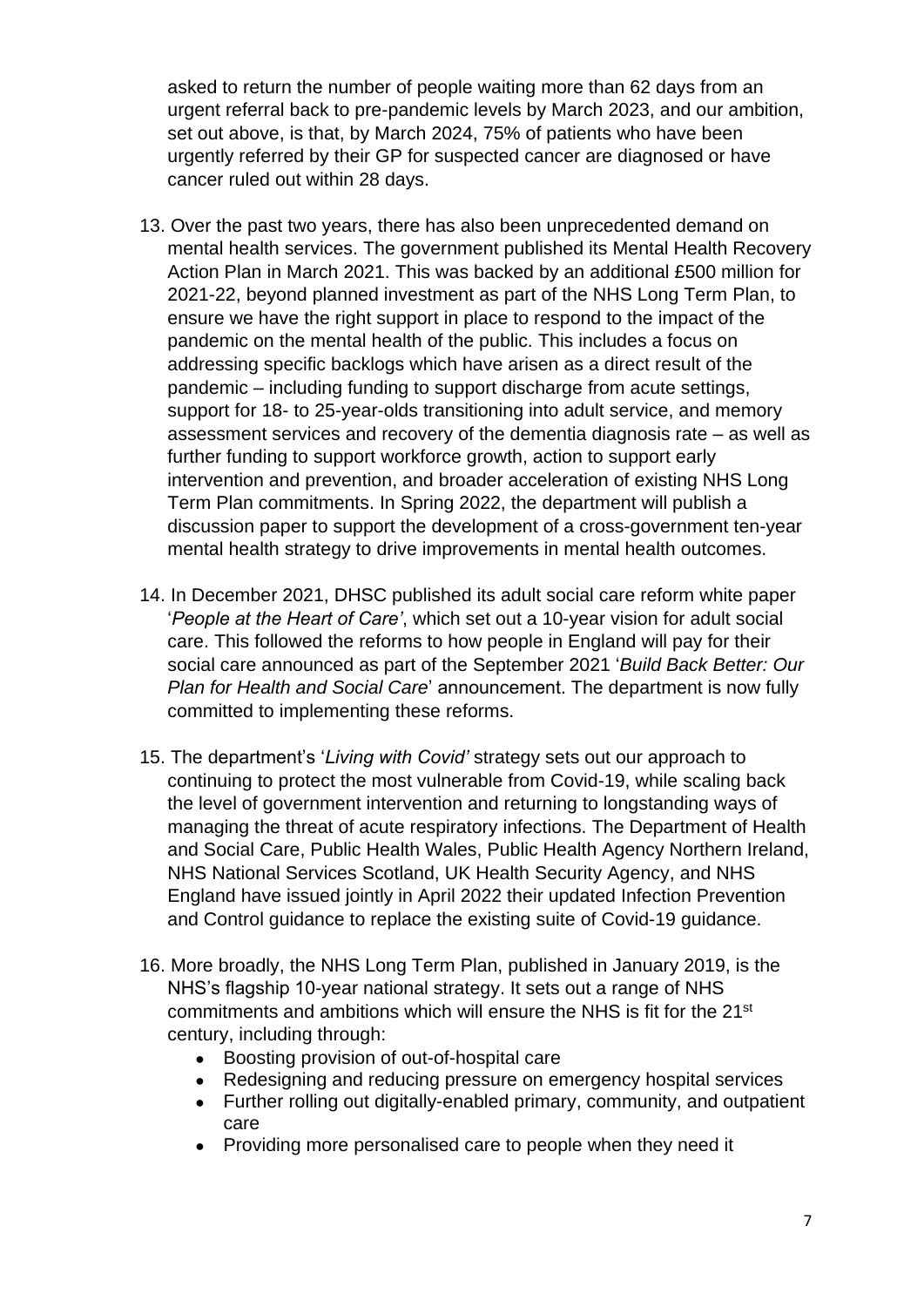- Supporting the focus on prevention, population health and local partnerships
- 17. The direction of travel set out in the NHS Long Term Plan (LTP) remains broadly the right one, and a number of commitments outlined in the Plan have already been successfully delivered. However, the pandemic has understandably impacted on progress towards implementing many elements – both through accelerating progress in some areas and delaying in others. Elective recovery funding has been issued to support these areas through more than £8 billion from 2022-23 to 2024-25, in addition to the £2 billion Elective Recovery Fund and £700 million Targeted Investment Fund already made available to systems last year.
- 18. There have also been other developments in the context for example in the establishment of Integrated Care Boards. A new national discharge taskforce has been established with membership from local government, social care, the NHS, and national government, focusing on the local authority and NHS actions required to drive sustainable progress on delayed discharges. We plan to publish an update to the LTP, which will reset commitments made in the plan where necessary and set out next steps in delivering against those commitments.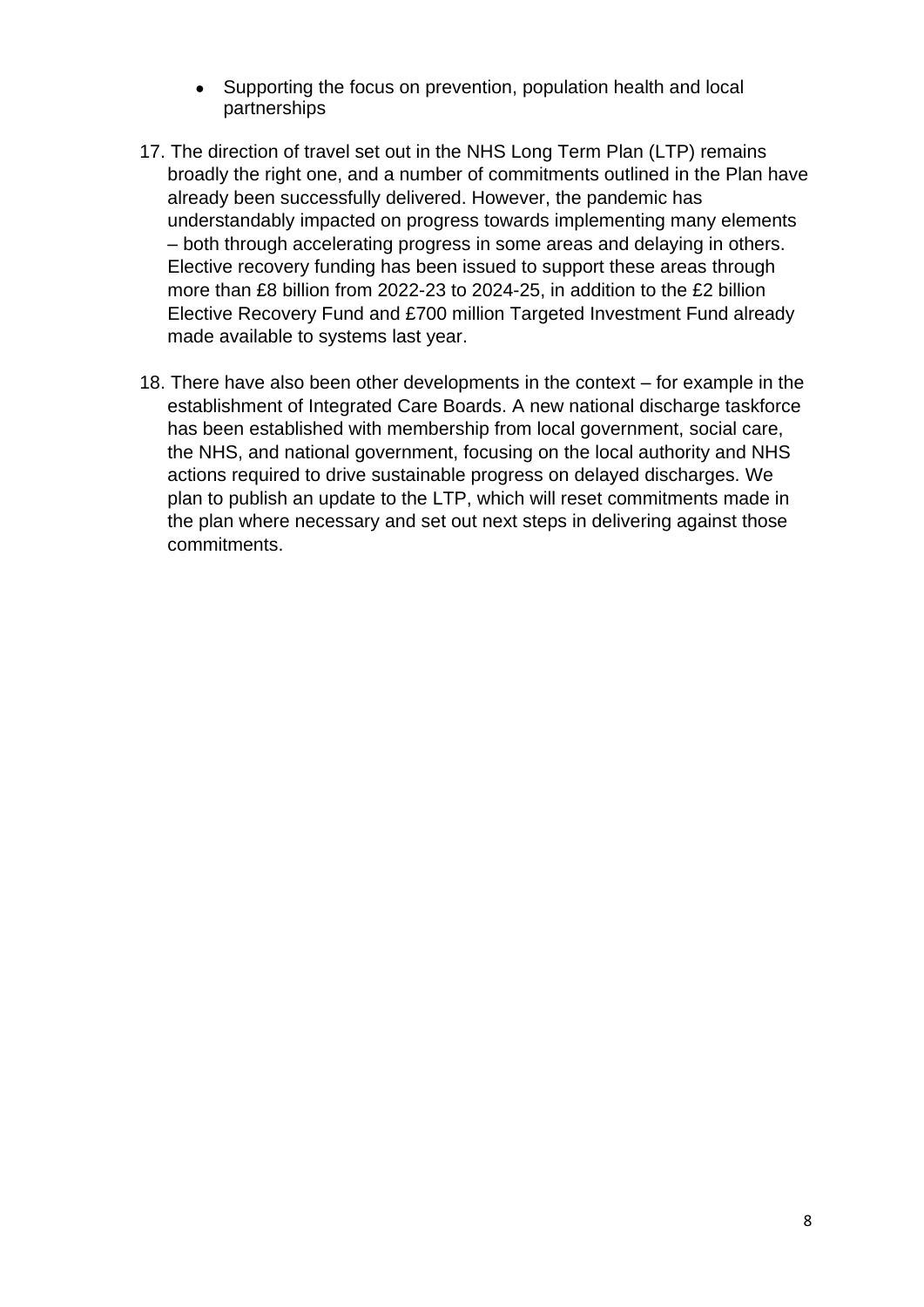*NHS England has already commissioned an evaluation of the role of digital tools in primary care. We recommend that it publishes that evaluation at the earliest opportunity and uses it as a basis to produce clear and consistent guidance on best practice in*

- *a. Reducing bureaucracy and day-to-day IT administration tasks, including those associated with referrals, routine blood tests, and follow-up appointments.*
- *b. The use of remote consultations in general practice. This should include guidance on how to approach conversations with patients about remote care, considering that while patients may not necessarily always be able to have a face-to-face appointment, they should have input into the decision and the rationale for any refusal should be transparent and consistent. (Paragraph 44)*
- 19. General practice appointment numbers have risen from their lowest level of 0.83 million average appointments per working day in April 2020 to 1.28 million average general practice appointments per working day in January 2022, excluding Covid-19 vaccination appointments. During the pandemic, the government made £520 million available to improve access and expand general practice. This is in addition to £1.5 billion announced in 2020 to create an additional 50 million general practice appointments by 2024 by increasing and diversifying the workforce.
- 20. *'Our plan for improving access for patients and supporting general practice,'* published by the government and NHSE/I on 14 October 2021, and backed up by a Winter Access Fund, included a long-term measure to drive the adoption of cloud-based telephony across all practices. We have also put in place interim arrangements, to help practices manage demand on their phone systems which enable all general practices to use Microsoft Teams telephone functionality for outbound calls, freeing up lines for incoming calls. This is at no additional cost to practices and runs until the end of April 2023.
- 21. The plan also committed to supporting the establishment of a digital locum bank model or equivalent in all parts of the country, to aid the process of recruiting and deploying GPs. Examples of how the Winter Access Fund has been used include additional hubs and helplines, expanding home visiting capacity, funding additional sessions from staff.
- 22. The government believes that practices should respond to the needs of their local population and work together with patients to establish the most fitting mode for their consultations based on clinical outcomes. During the pandemic, we know that access to general practice changed, and practice teams have worked hard and adapted to stay open safely, offering triage and a blend of remote and face to face consultations in order to see an many patients as possible while protecting staff and patients from infection risks. NHSE/I guidance is clear that patients' input into choices about appointment mode should be sought and practices should respect preferences for face-toface care unless there are good clinical reasons to the contrary. Patients should experience the same high quality of care regardless of how they access their GP surgery.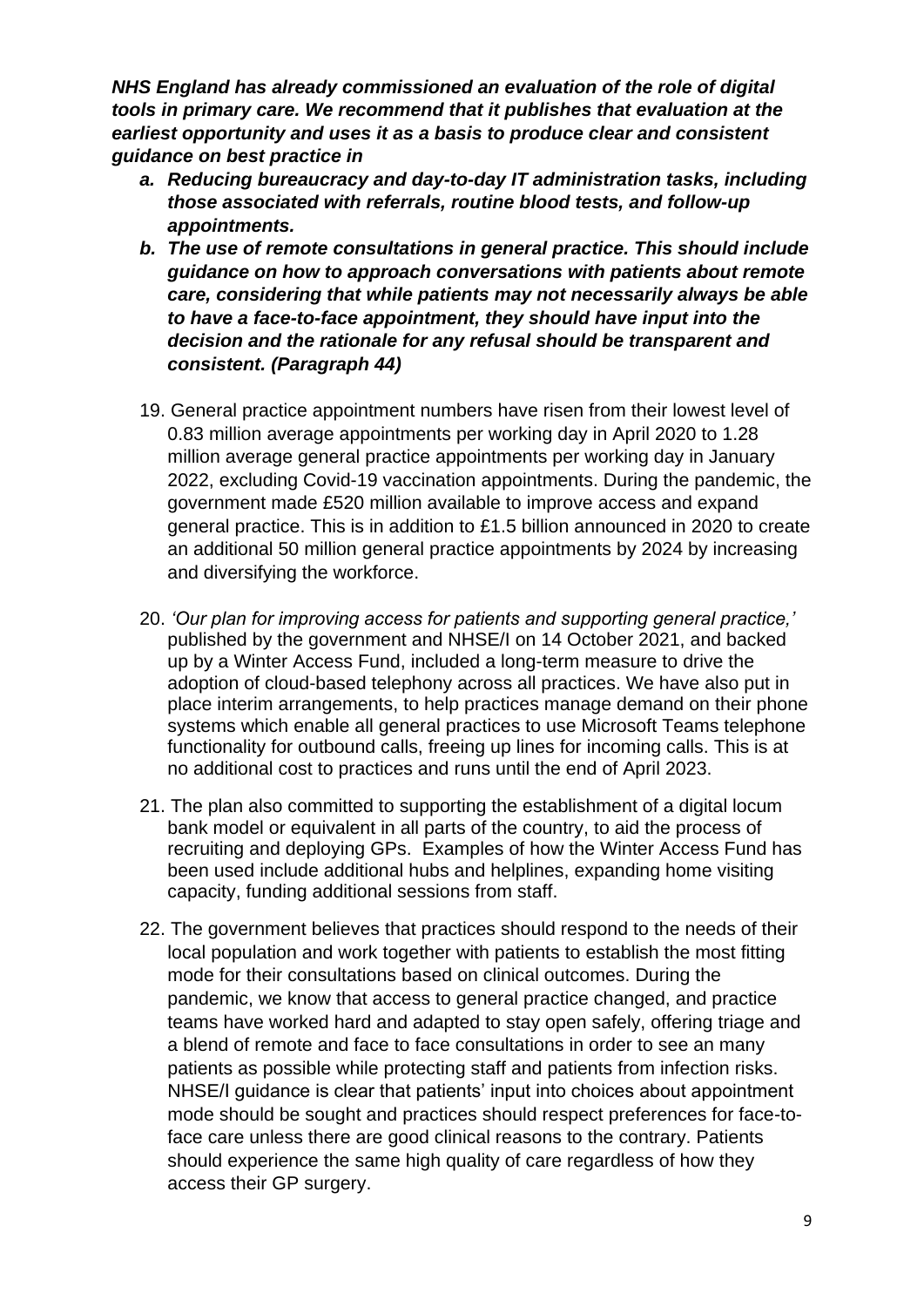- 23. To reduce bureaucracy, NHSE/I have a number of projects underway to make improvements, such as streamlining the administrative process required for patient registration with GPs and improving the interface with secondary care. They will continue to publish guidance to support improvement and encourage best practice.
- 24. The NHSE/I Access Improvement Programme is also working directly with practices to plan and deliver improvements to administrative and other processes. Drawing on the successful Time for Care programme, teams of experienced facilitators are supporting practices whose patients are experiencing the greatest access challenges, including long waiting times, poor patient experience or difficulties in embedding new ways of working relating to Covid-19, such as total triage. This programme was expanded in October 2021 to enable more practices to access support.
- 25. NHSE/I have several evaluations underway on how online access tools can support patients and practices. This includes research into the impacts of online access systems on practices during the pandemic and user experience research into patient and staff perspectives on digital tools. They will publish each section of research as soon as possible and expect to publish some outputs soon.
- 26. NHSE/I are also working collaboratively with external research groups to support the broader effort to understand the use of digital tools in primary care and the impacts on patients, staff, and service delivery. Guidance and training resources have been developed to support clinicians and other primary care staff with new ways of working, including remote consultations, and they will continue to develop these – working in particular with the Royal College of General Practitioners and Health Education England.
- 27. The introduction of the NHS APP and with increasing use of the more and more patients will be able to take control of how they interact with GPs through for instance, booking appointments and ordering repeat prescriptions via the app instead of calling the surgery. This will reduce administrative burden on GPs and admin staff, freeing up time for care. We have recently announced a target to have 75% of the adult population registered to use the NHS App by March 2024.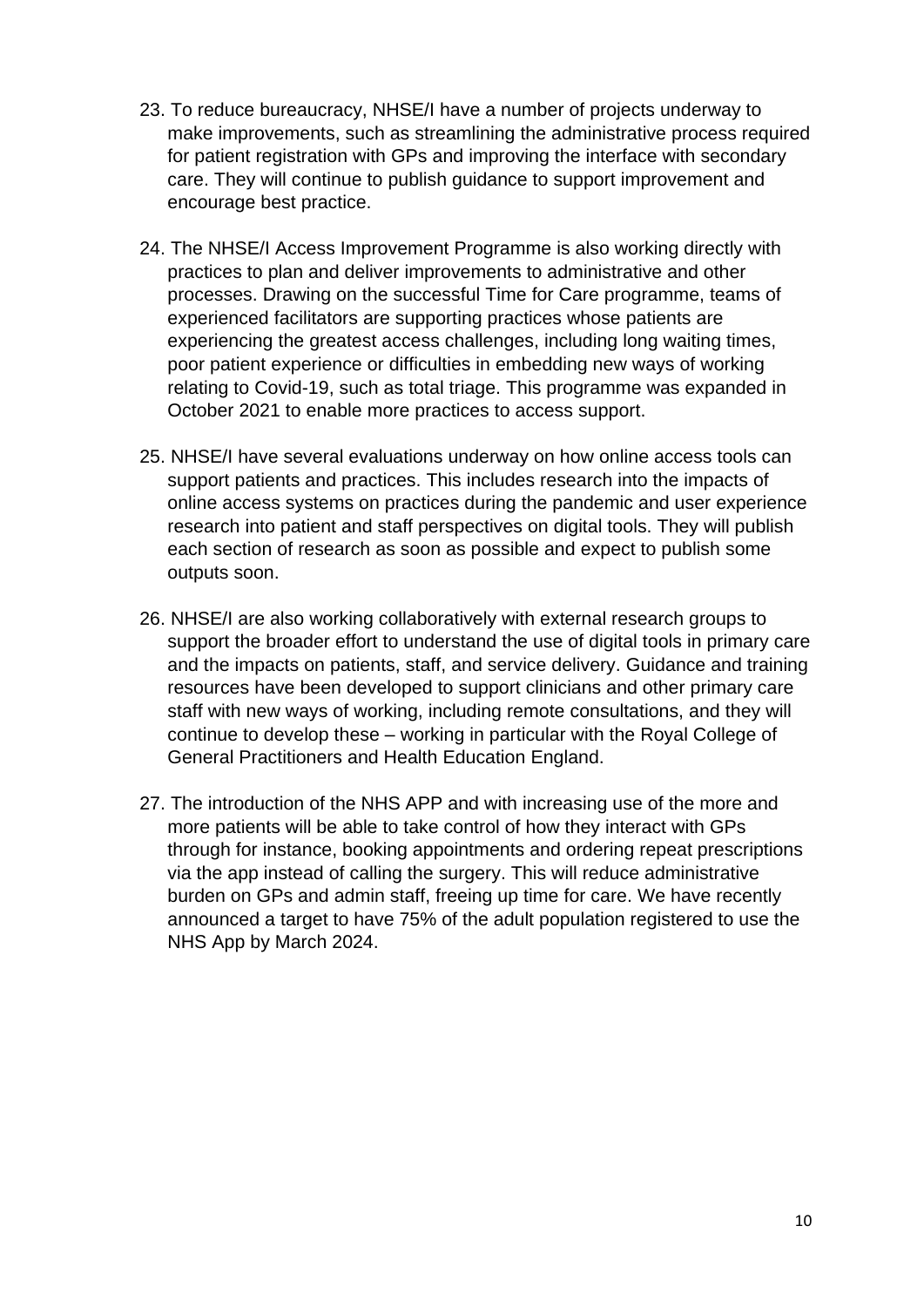*We therefore recommend that NHS England completes and publishes evaluations of NHS 111 call first services as soon as is practicable, including learning from those evaluations and the implications for any future iterations of the service. (Paragraph 54)* 

28. We agree that it is essential that steps are taken to continue to manage the demand into Emergency Departments (EDs), and that clinical validation of NHS 111 will help to ensure only patients that require ED are directed there. We will publish the evaluation of the initial actions taken as part of the NHS 111 First project to inform the future approach to regulating demand. Since these initial actions, we are working more closely with EDs, and have trialled further initiatives as part of the '*Further Faster'* project. NHSE/I will continue to work closely with EDs and optimise service referral throughout the urgent and emergency care system.

*We therefore recommend that NHS England publishes, before the end of this financial year, a long covid plan covering the period until 2023. The plan must be developed in consultation with a wide range of stakeholders, including patient groups. NHS England should integrate this into its wider health and care recovery plan, as long covid is likely to have implications for demand and workforce across a range of services. (Paragraph 61)* 

- 29. The government welcomes the Committee's recognition that the NHS in England has been at the forefront of clinical practice for Long Covid, working at pace to establish Long Covid services for adults, children and young people which support their care and recovery.
- 30. NHS England will work with stakeholders, including patient groups, to develop and publish a new Long Covid Plan for 2022-23 which considers the points raised by the HSSC, and demonstrate how the plan relates to the overall NHS recovery plan.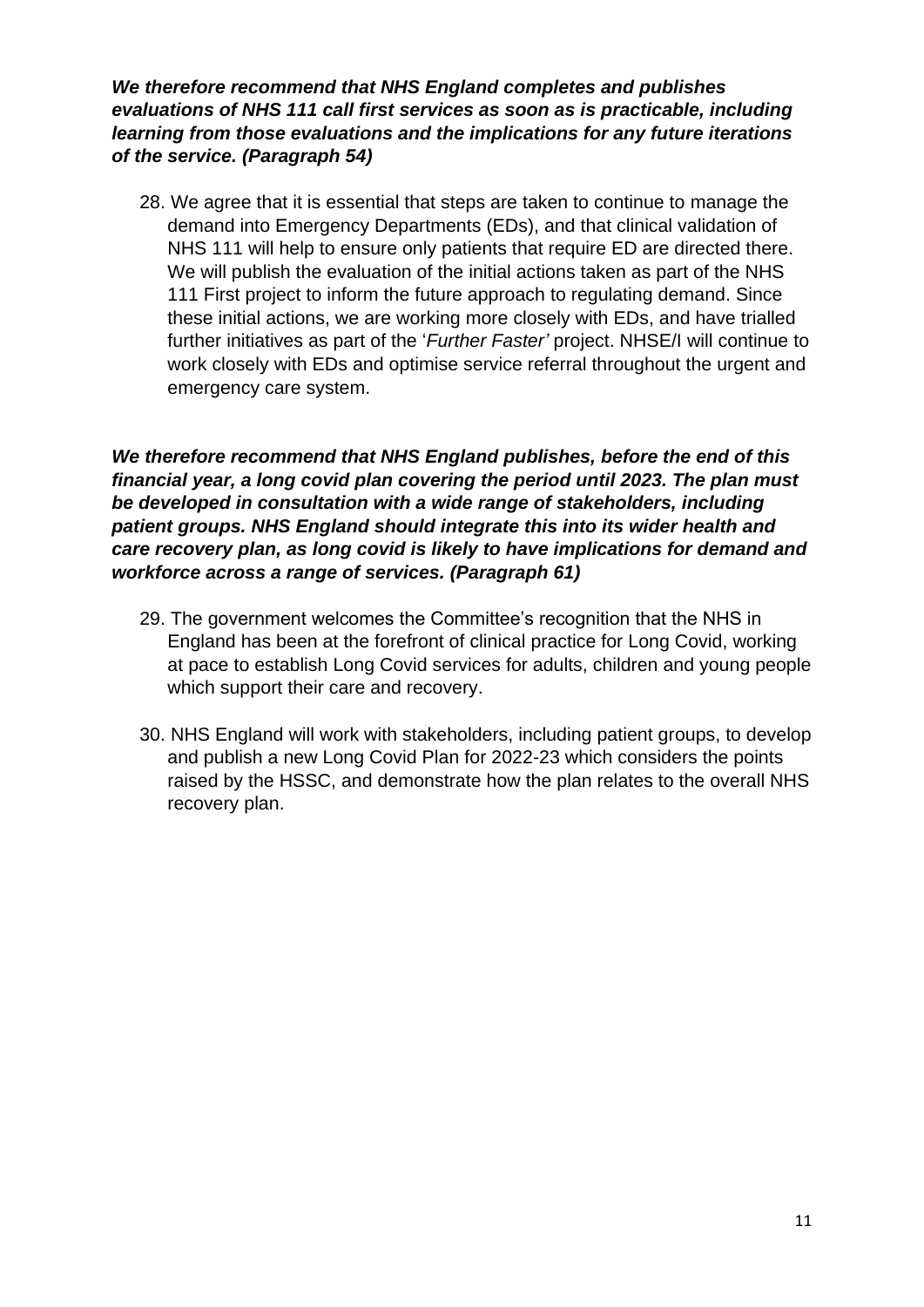*The national health and care recovery plan must set out a clear vision for what 'success' in tackling the backlog will look like, and what patients can expect their care to look like in their local area in the coming years. The plan must include minimum expectations for ICBs in managing waiting lists actively and communicating with patients awaiting planned care. The Department of Health and Social Care, NHS England and local ICBs must share responsibility for communicating the 'offer' to the wider public, considering the "social backlog" facing many members of the public. We request the Department of Health and Social Care to report back to us on how this will be delivered. (Paragraph 66)*

- 31. The Delivery plan for tackling the Covid-19 backlog of elective care sets out what success will look like, as set out in our response to the recommendation made in paragraph 12.
- 32. Whilst the focus of the plan is on tackling the backlogs that have built up, the plan also sets out how the NHS will take this opportunity to increase transparency, improve communication and better support patients throughout their patient pathway. As part of this, the NHS will ensure choice is available for patients at the point of referral, and this choice will be enhanced for longwaiting patients through a national hub model.
- 33. To increase transparency on wait time, the NHS has launched '*My Planned Care'*, a new platform which provides a hub of support information and personalised care to patients. Using this platform, patients and their carers can access tailored information and support in preparation for their surgery, as well supplying access information on waiting times for their provider, allowing them to better plan ahead. NHS providers are also able to upload supportive information onto the platform to help patients manage their conditions while they wait for treatment.
- 34. We have also set out that ICBs will be required to improve effectiveness, efficiency, and economy. With a focus on the needs of the local population that they serve. ICBs will also produce and publish an annual joint forward plan which will set out how the ICB will discharge its duties in regard to deprivation and heath inequalities. ICBs will work with Local Authorities to develop Integrated Care Strategies, allowing for a more joined up approach to social care.
- 35. This will strengthen the partnerships between the NHS and local authorities and with local partners. This collaboration, and partnership working will be important in addressing the wider determinants of health, that lie behind much of the basis of the 'social backlog' and disparities in health outcomes and will be important in levelling-up and improving health outcomes.
- 36. We remain committed to working closely with partners across the heath and care system as we address the backlogs caused by the pandemic. We agree with HSSC on the importance of engaging with people who are living with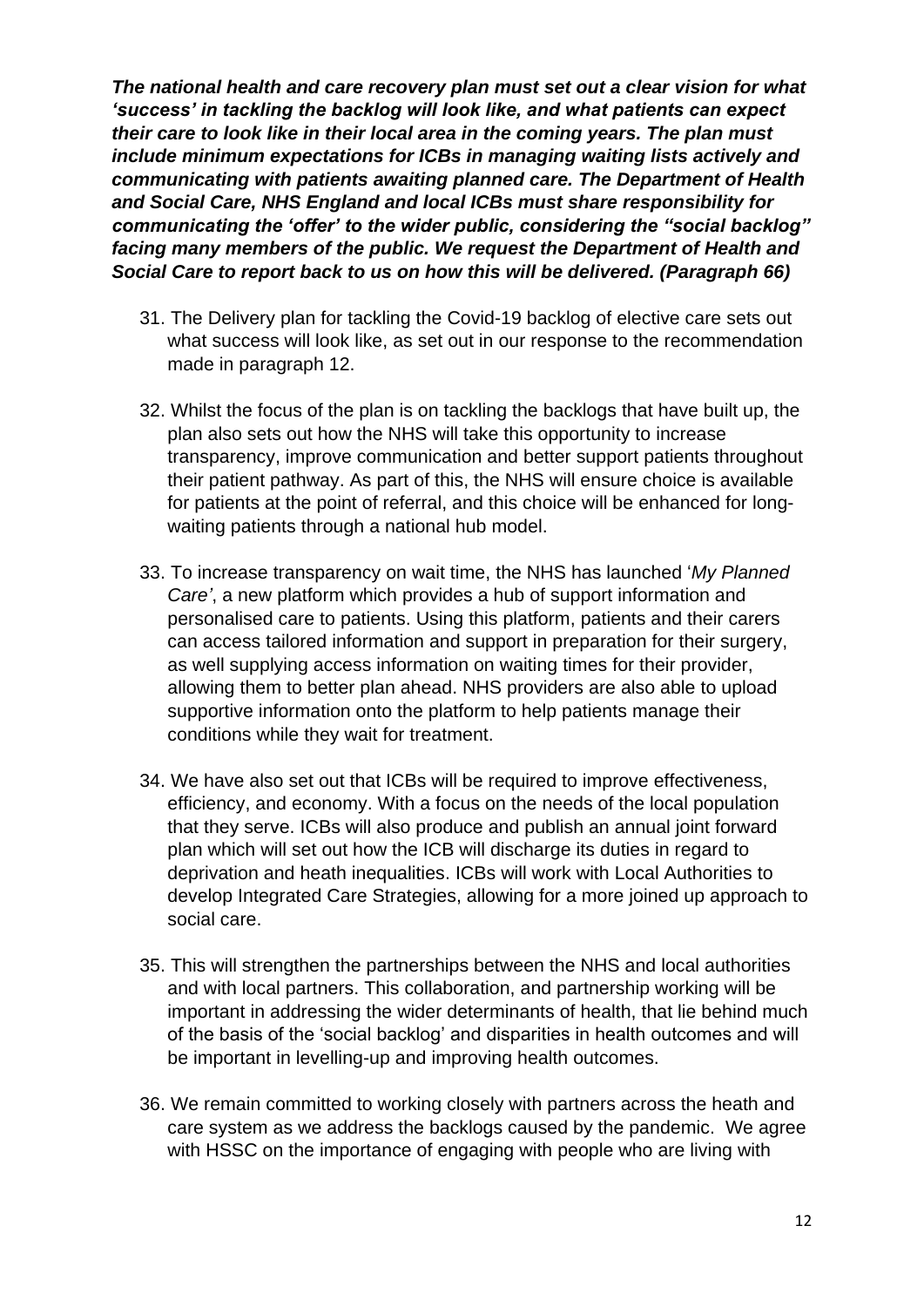health conditions so that their lived experience continues to inform what we do and what research we undertake.

- 37. This is particularly important for people living with Long Covid. We have invested over £50 million in research studies to improve our understanding of Long Covid and how to manage and treat it. The selection of those studies was informed by the experiences of people living with Long Covid.
- 38. DHSC holds regular roundtable events, chaired by DHSC Ministers, to bring together clinicians, patients and their representatives, academics, researchers, NHS England, and other interested organisations to discuss Long Covid. Through these roundtables, we have heard at first-hand what patients are experiencing, giving us a clearer insight into the range of support and information they need in order to recover.

#### *We again recommend that the Care Quality Commission includes consultation with patient groups and details of patient outcomes in its assessment of ICSs. (Paragraph 68)*

- 39. DHSC agrees with the committee on the importance of engaging patients in the proposed Care Quality Commission (CQC) assessments of Integrated Care Systems (ICSs) in the Health and Care Bill. The CQC is developing its methodology for the proposed assessments of ICSs and intends its methodology to be subject to co-production.
- 40. The CQC's proposed assessments will consider the outcomes for people using services across systems, and one of the CQC's categories of evidence will be people's experience, public and patient groups will form a key part of this. CQC will also carry out individual case tracking, following people through their pathway.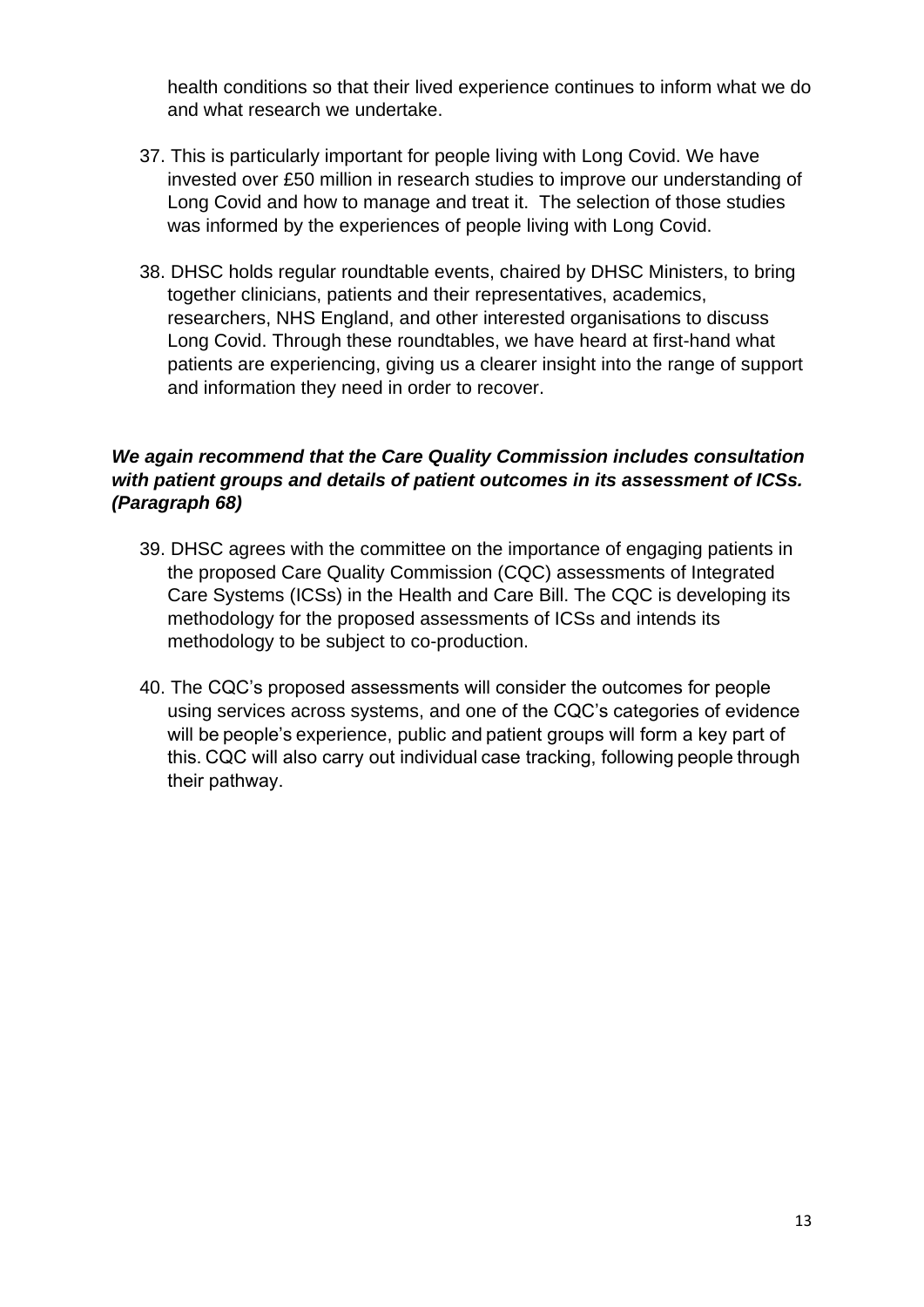### <span id="page-13-0"></span>Funding and policies to tackle the backlog

#### *As part of its national health and care recovery plan, we recommend that the Government sets out the contribution that public health services will make, and ensures that this contribution is backed with a level of funding that acknowledges their crucial role. (Paragraph 80)*

- 41. Funding for local government's health responsibilities is an essential element of our commitment to invest in preventing ill health, promoting healthier lives, and addressing health disparities, and an important complement to our plans to invest strongly in both the NHS and social care.
- 42. The 2021 Spending Review confirmed that the Public Health Grant for local authorities will increase in each of the next three years. In 2022-23 each local authority will receive a 2.81% increase, taking total funding to £3.417 billion. This will enable local authorities to continue to invest in prevention of ill health and essential frontline services, like child health visits, drug treatment and sexual health services.
- 43. The Public Health Grant to local authorities is part of a wider package of DHSC investment in improving the public's health, including additional targeted investment over the Spending Review period of £170 million to improve the Start for Life offer available to families, including breastfeeding support and infant and parent mental health; and £560 million to support improvements in the quality and capacity of drug and alcohol treatment. A significant proportion of this further funding will flow through local government, meaning that total investment in local authority public health services will be greater than the headline real terms protection for the Public Health Grant.
- 44. The role local authorities play in improving public health is far broader than the important services and interventions funded through the Public Health Grant. Other local government responsibilities, such as those for transport, housing, and economic development, can have an important impact on the health and wellbeing of local populations.
- 45. The new Office for Health Improvement and Disparities (OHID), launched on 1 October 2021, has put the prevention of ill health and the reduction of disparities in health outcomes at the heart of the Department of Health and Social Care, ensuring public health and prevention are prioritised. OHID will support all areas of the country to drive improvements in health, with particular focus on those places and communities where ill health is most prevalent.
- 46. In addition, we have established the Health Promotion Taskforce to drive forward a cross-government effort to improve the nation's health. The new Taskforce will drive and support the whole of government to go further in improving health and reducing disparities, because many of the factors most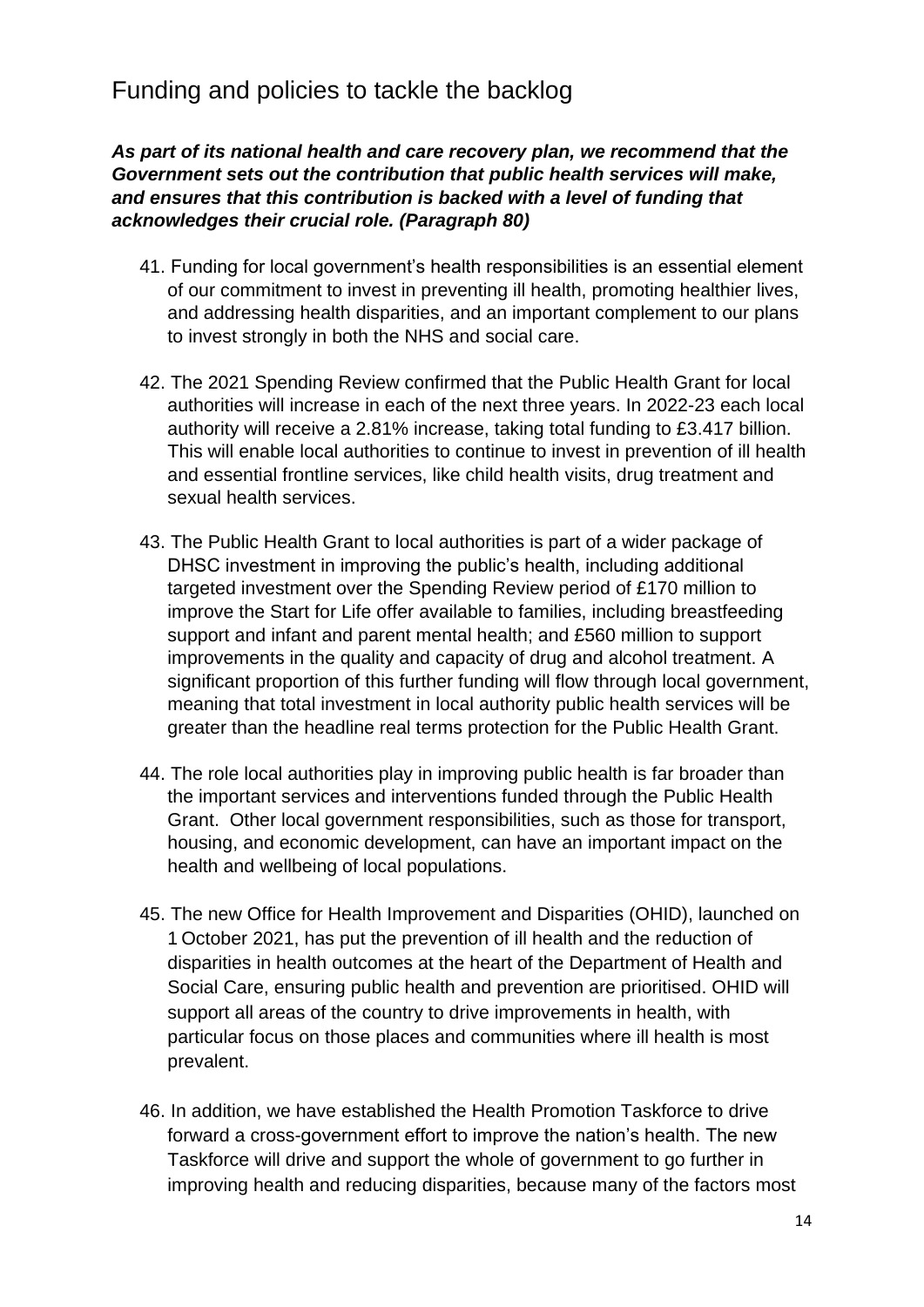critical to good physical and mental health are the responsibility of partners beyond the health service. The Taskforce will identify additional opportunities to take action to improve health and reduce health disparities.

*We repeat our recommendation that HEE must be required (whether in its own right or as part of NHS England) to publish objective, transparent and independently-audited annual reports on workforce projections that cover the next five, ten and twenty years, including an assessment of whether sufficient numbers of staff are being trained. These projections must cover social care as well as the NHS given the close links between the two systems. We urge NHS England to ensure that workforce planning is included in any future iterations of the elective recovery plan. (Paragraph 93)* 

- 47. Education and training of the health workforce is the core function of Health Education England (HEE).
- 48. To support longer-term strategic planning, in July 2021 the Department commissioned HEE to work with partners to review long term strategic trends for the health workforce and regulated professionals in the social care workforce. This will review and renew the long-term strategic framework for the health workforce, to help ensure we have the right skills, values, and behaviours to deliver world-leading services and continued high standards of care. This work will look at the key drivers of workforce demand and supply over the longer term and set out how they may impact upon the required shape of the future workforce. This work is nearing its final stages and we anticipate publication of the Framework in Spring 2022.
- 49. Building on this work, the Department for Health and Social Care has recently commissioned NHSE/I to develop a workforce strategy, and the key conclusions of that work will be shared in due course.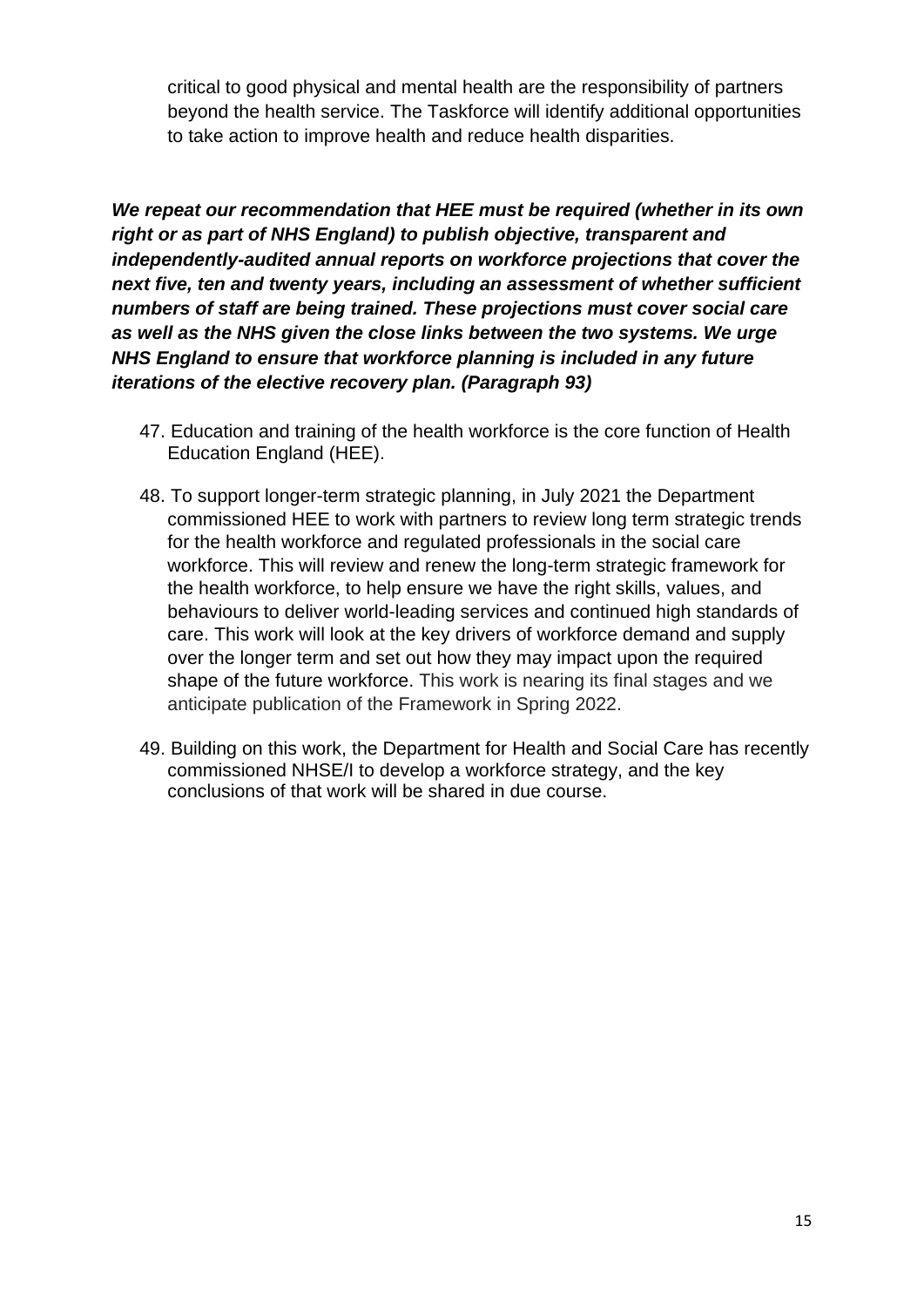*We recommend that the Government undertake an urgent review of short-term recruitment and retention issues within the health and care workforce, including productivity improvements, sharing of best practice through data, removal of professional demarcation, use of technology, additional training places and additional immigration measures. This should be published before the arrival of the funding due in early 2022 (Paragraph 94)*

- 50. In the last year, we have seen record numbers of staff, including doctors and nurses, working in the NHS. The monthly workforce statistics for December 2021 show that there are over 1.2 million Full-Time Equivalent (FTE) staff (which is over 1.3 million in headcount) working in NHS Trusts and CCGs.
- 51. Since December 2020, there are now almost 20,600 (3.3%) more professionally qualified clinical staff working in NHS trusts and CCGs, including over 4,300 (3.5%) more doctors and over 11,700 (3.9%) more nurses. In total there are over 41,700 (3.6%) more Hospital and Community Health Service staff compared to December 2020.
- 52. We are focused on providing support to NHS trusts through the NHSE/I Retention Programme, so they have access to the capacity and skills needed to drive retention by focusing on improving flexible working, workplace culture, health and wellbeing, and supporting staff at the start and end of their careers when they most need it. The NHS People Plan aims to retain staff by helping organisations to provide ongoing support to NHS staff, to improve their health and wellbeing.
- 53. We continue to introduce measures to expand the workforce.
- 54. The government has committed to deliver 50,000 more nurses by the end of this Parliament. This will be achieved through a combination of investing in and diversifying the training pipeline, recruiting, and retaining more nurses in the NHS. As of December 2021, there are 27,000 more nurses, putting us on track to meet the commitment.
- 55. To support both the 50k Programme and recruitment in general, since September 2020 government has offered non-repayable grants of at least £5,000 per academic year of a standard 3-year course to eligible students studying pre-registration programmes across nursing, midwifery, and allied health professions. Extra funding worth up to £3,000 per academic year is also available to eligible students with child dependents (£2,000 per academic year) or students studying specialist subjects (£1,000 per academic year).
- 56. Over 30,000 nurses and midwives accepted places to study nursing and midwifery at English universities in the 2021 recruitment cycle. This is the highest combined nursing and midwifery total since these statistics were first recorded and a 28% increase compared to the 2019 cycle. There are currently over 70,000 people training to be nurses, over 9,000 people training to be midwives and over 30,000 training to become Allied Health Professionals.
- 57. There are record numbers of medical students in training. The government has funded an additional 1,500 undergraduate medical school places each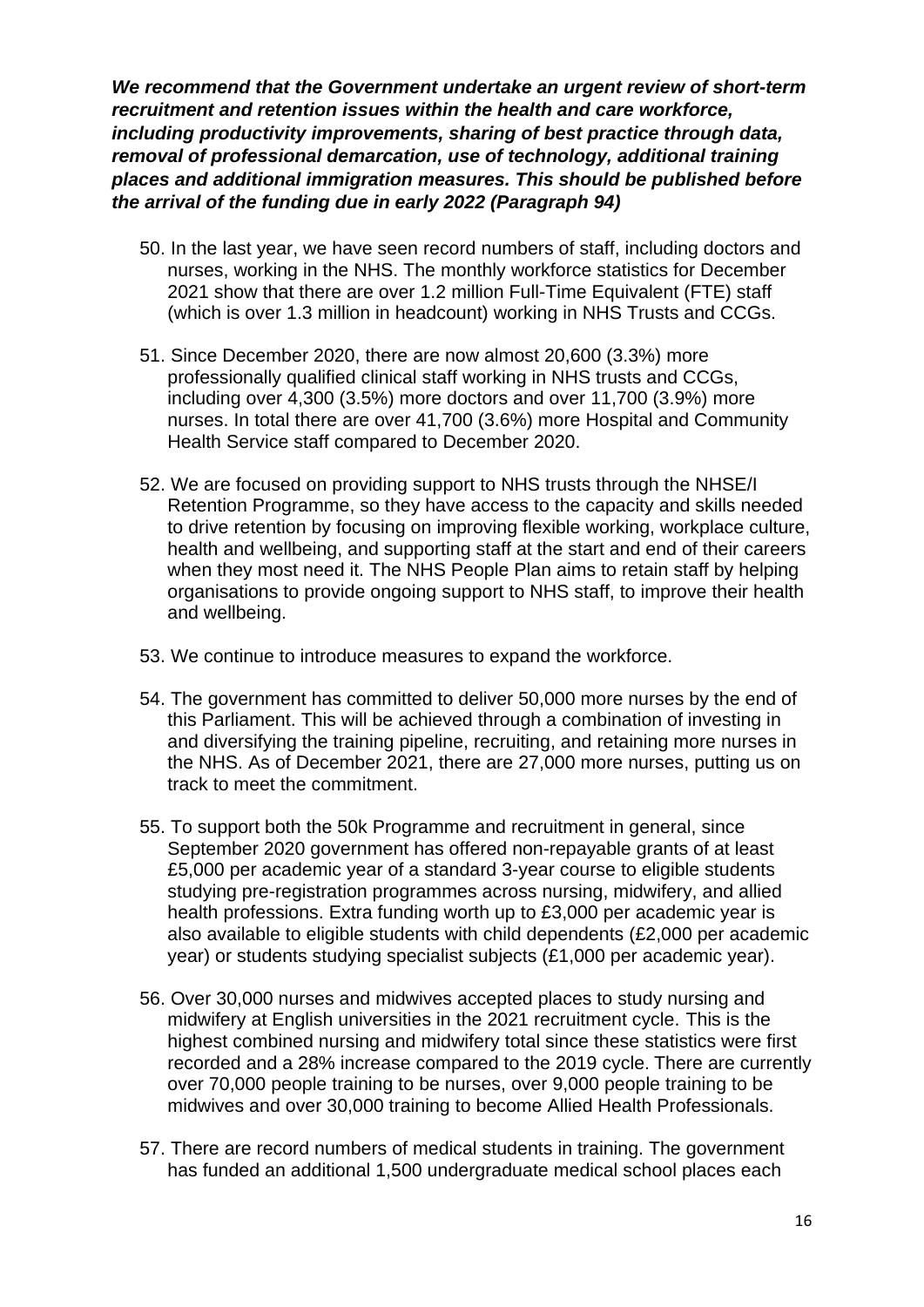year for domestic students in England. This 25% increase, completed in September 2020, also delivered five new medical schools in England. In addition, the government temporarily lifted the cap on medical school places for students who completed A-Levels in 2020 and in 2021 and who had an offer from a university in England to study medicine, subject to their grades.

- 58. The government has taken steps to make the process of recruiting overseas less costly and more attractive through implementation of the Health and Social Care Visa and an exemption from Immigration Health Surcharge (IHS) for health and social care staff who come to work in the UK.
- 59. HEE continues to drive innovation and new technologies in the education and training of health and care staff. The Topol Review (published in February 2019) made recommendations that to ensure that, within five years, education and training equips future employees to achieve their full potential as staff in the technology-enhanced NHS – including making the most of innovative technologies such as genomics, digital medicine, artificial intelligence, and robotics. HEE hosted a series of round tables in 2021 to discuss progress on the original Topol Review, and in due course will publish a report setting out the outcomes of those round tables and the work delivered so far.
- 60. Other HEE initiatives include its DART-ED programme (Digital, Artificial Intelligence and Robotics Technologies in Education), delivered in partnership with Academic Health Science Networks, which links clinical competencies required to work with artificial intelligence and robotics with clinical training. In addition, HEE's Digital Readiness programme is creating an uplift of digital skills, knowledge, understanding and awareness across the health and social care workforce. HEE's '*Knowledge for Healthcare'* strategy, published in January 2021, is seeking to enable all NHS staff and learners to benefit equally from high-quality knowledge services, and optimise the expertise of knowledge and library teams to inform decision making.
- 61. For social care, we are expanding the Health and Care Visa to include Care Workers and Home Carers for a minimum of 12 months. These roles will be added to the Shortage Occupation List (SOL), which providers lower visa fees and a reduced salary threshold of £20,480, in addition to senior care worker roles, registered managers and registered nurses which have been on the SOL since April 2021 (nurses since January 2021). This will make it quicker, cheaper, and easier for social care employers to recruit eligible workers from overseas, helping to fill thousands of vital vacancies. We will monitor the number of care workers recruited from overseas and review this policy at the end of the 12-month period.
- 62. To provide additional support to the sector for the winter, on 10 December 2021 we announced an additional £300m to support local authorities working with providers to further boost staffing and support existing care work through the winter.
- 63. This new funding is in addition to the existing £162.5 million Workforce Recruitment and Retention Fund (WRRF) announced on 21 October 2021.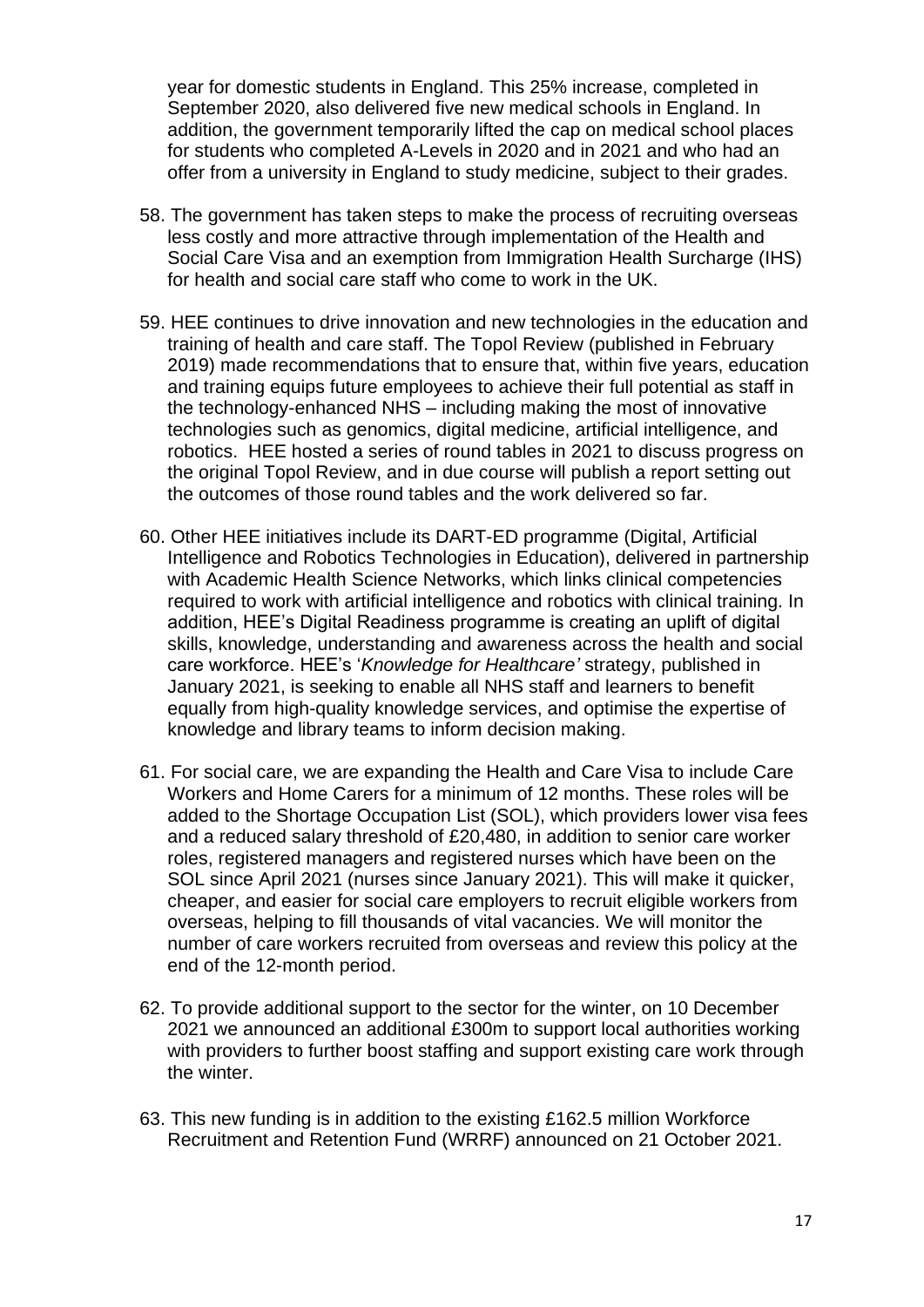- 64. As set out in detail in the adult social care White Paper, the government is implementing a range of interventions which aim to support the recruitment, retention, and development of the social care workforce.
- 65. The vast majority of care workers are employed by private sector providers who ultimately set their pay, independent of central government. Local Authorities work with care providers to determine a fair rate of pay based on local market conditions.
- 66. The government is providing a sustainable local government settlement, which is designed to ensure key pressures in the system are met, including National Living Wage and National Minimum Wage.
- 67. On 1 April 2022, the government increased the National Living Wage (NLW) for workers aged 23 years and over by 6.6% to £9.50. This means a full-time care worker on the National Living Wage will see their annual earnings rise by over £1,000.
- 68. The government has set a target for the National Living Wage to increase further, to reach two-thirds of median earnings by 2024 for workers aged over 21, taking economic conditions into account.
- 69. The white paper also outlines at least £500 million to support the adult social care workforce. This investment will enable a five-fold increase in public spending on the skills and training of our direct care workers and registered managers. It aims to ensure staff feel recognised, rewarded, equipped with the right skills and knowledge, and have their health and wellbeing supported.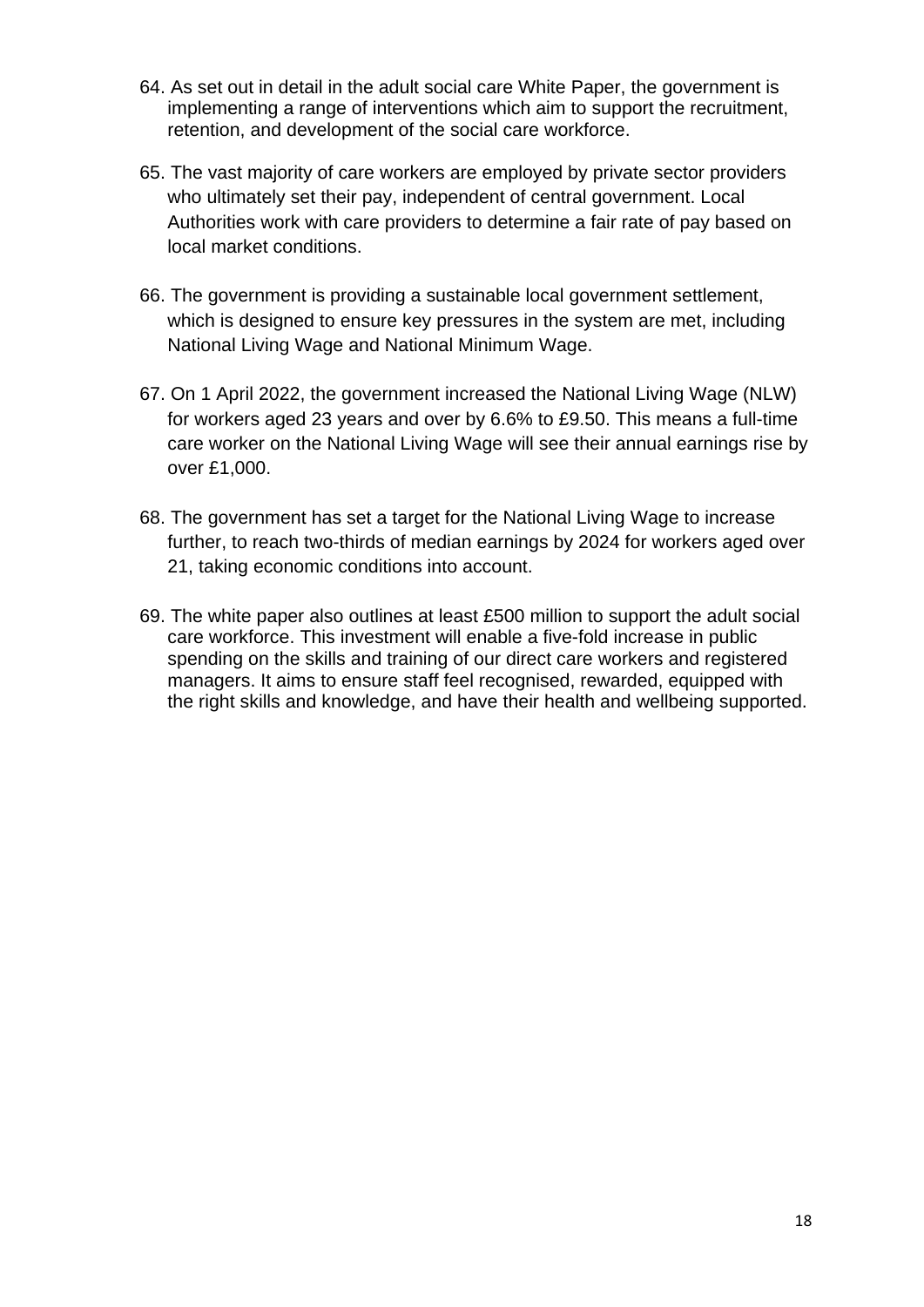#### *We call on NHS England to demonstrate its ongoing commitment to staff wellbeing by publishing a refreshed People Plan to cover the financial year 2022/23 as soon as is practicable. (Paragraph 96)*

- 70. We know that NHS staff have worked tirelessly to provide excellent care throughout the pandemic and that looking after the wellbeing of staff is crucial. The four themes of the People Plan – *Looking After Our People, Belonging in the NHS, New Ways of Working and Growing for the Future* – provide a common framework and clear direction for the system to develop its workforce plans and priorities.
- 71. The NHS People Plan is not a single document: it is an overarching programme of work, aiming to ensure staff feel supported at work, are happy with their working environment and want to remain in the NHS. The actions set out in the 2020 iteration of the People Plan remain priorities across the NHS.
- 72. Delivery of the People Plan will continue to be overseen by NHSE/I's People Plan Delivery Board (PPDB) which brings together national People Plan leads, DHSC representatives, Regional People Board Chairs, system, Trust and Primary Care Network representatives.
- 73. The plan prioritises the wellbeing of the NHS workforce, both as an end in itself and to support workforce retention. It set out a comprehensive range of actions including specialist mental health and wellbeing support co-ordinated through 40 hubs established over the past year. Every member of the NHS should have a health and wellbeing conversation with their line manager or a peer, and Wellbeing Guardians have been established to ensure board level scrutiny of staff health and wellbeing.
- 74. NHS England and Improvement's priorities for people and workforce have been published in its 2022/23 Priorities and Operational Planning Guidance, containing actions for systems and employers to continue investing in the workforce, implement new ways of working, and strengthen the compassionate and inclusive culture needed to deliver outstanding patient care.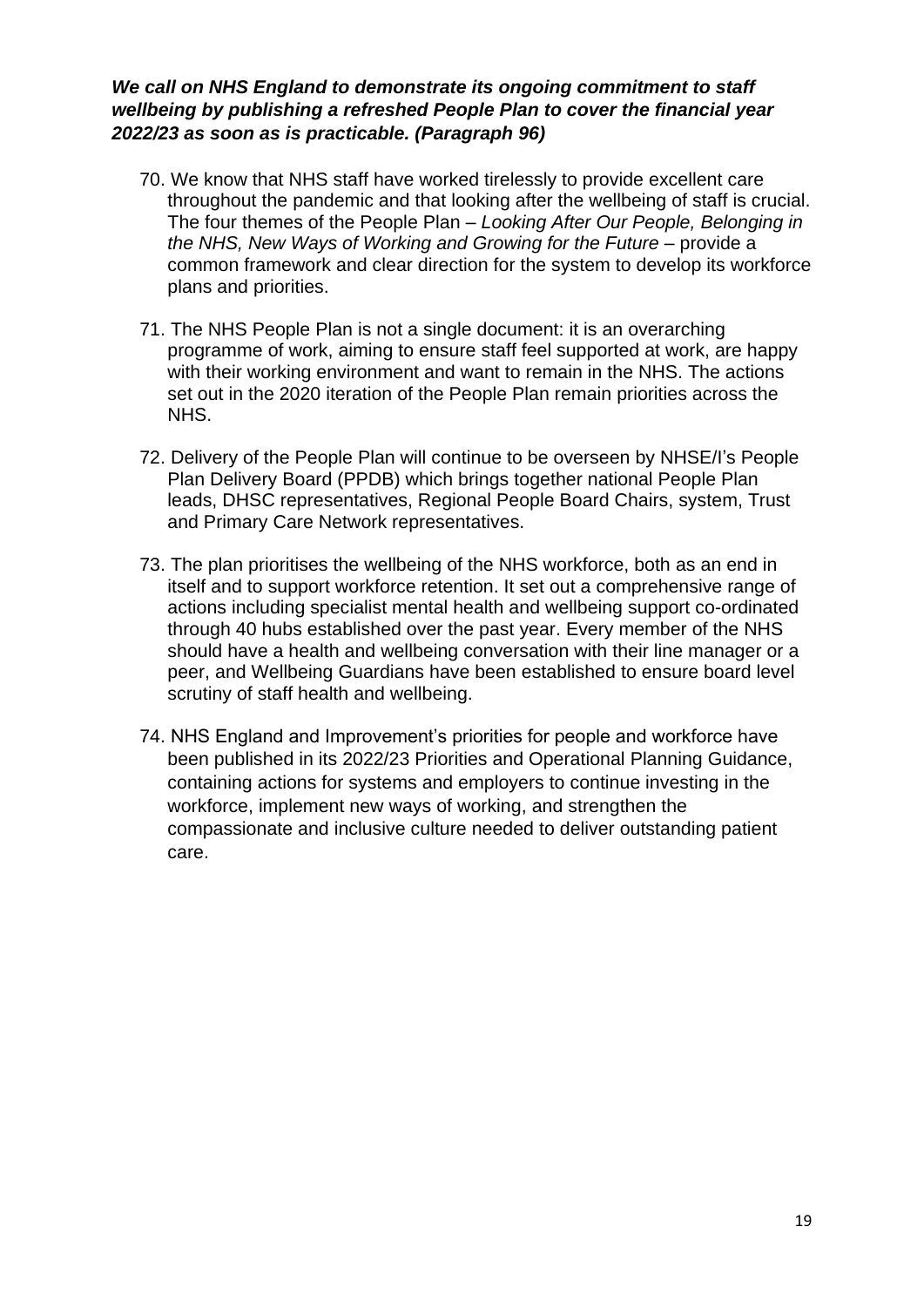*As part of its broader health and care recovery plan, the Government must produce an independently-verified analysis of how many, and what type, of extra beds the NHS needs in order to provide safe and effective everyday care for patients, whilst also responding to need directly created by the pandemic. This plan must be accompanied by sustainable, long-term plans to tackle delayed discharges. (Paragraph 99)* 

- 75. The NHS constantly and tirelessly strives to deliver safe and effective care. It is important that the NHS is able to treat people in the right environment for their needs, but the number of beds required to achieve this will be a function of a range of other factors and reforms, including those put in place to deliver discharge and elective care. So, while the NHS does need to have an understanding of the demand for beds, this needs to be an ongoing process that the NHS keeps constantly under review not a one-off analysis.
- 76. The NHS has also demonstrated that it can flexibly expand general and critical care bed capacity to respond to spikes in demand driven by Covid-19. It has developed tried and tested plans to do so, including surging capacity within hospital trusts' existing footprints, across Integrated Care System footprints and clinical networks, patient transfers between regions, and through the delivery of Nightingale hospitals. These interventions help to ensure the resilience of the wider NHS and remain available to be deployed in response to Covid-19 demand in future.
- 77. A new national discharge taskforce has been established with membership from local government, social care, the NHS, and national government. Working to sponsors in both DHSC and NHS England, and closely with DLUHC, it is focusing on the local authority and NHS actions required to drive sustainable progress on delayed discharges. The taskforce will highlight possible areas for further interventions in relation to delayed discharges, utilising members' insights into national and local discharge practice.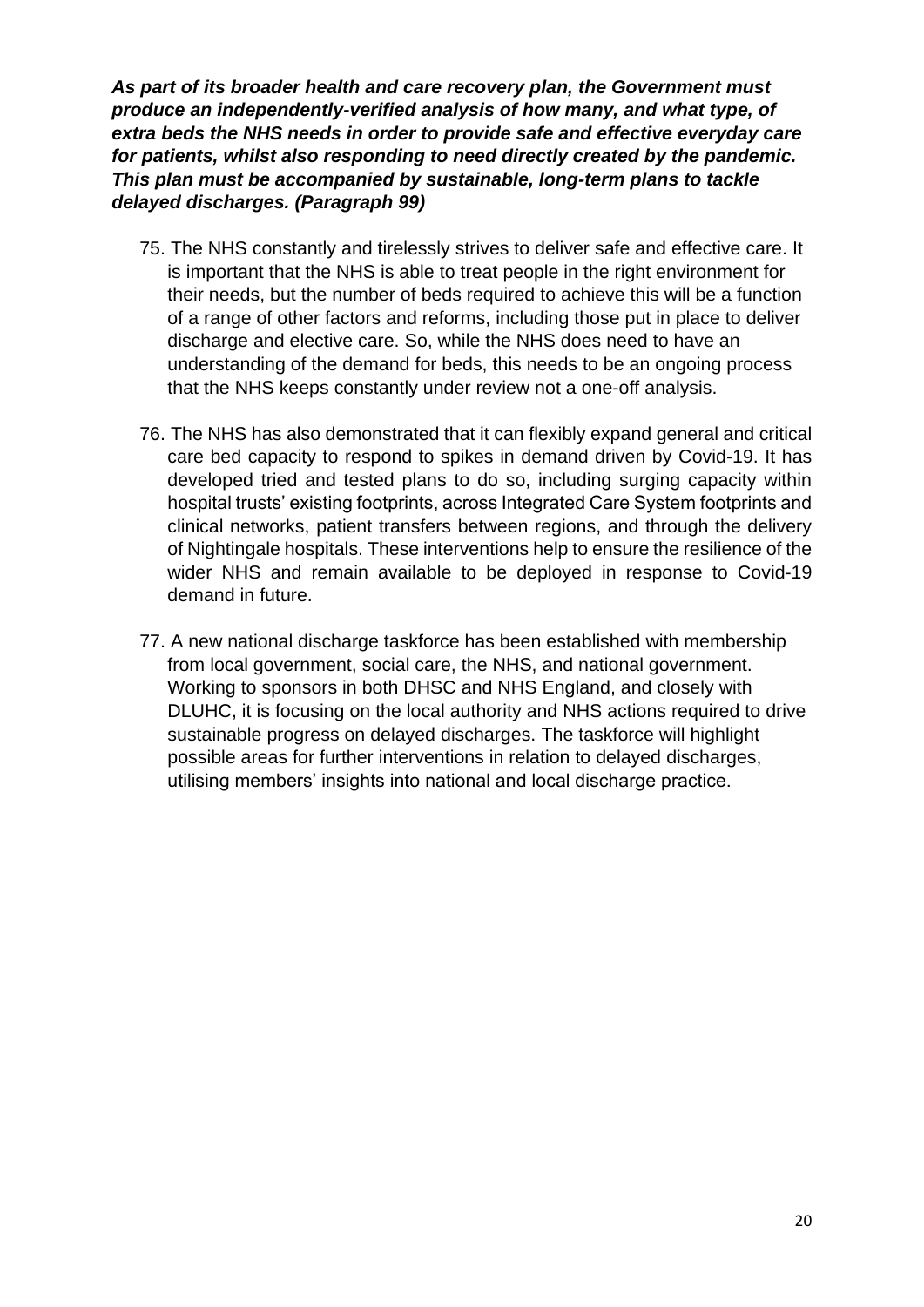*Ahead of the arrival of the new funding from the Spending Review in Spring 2022, we recommend that Government provides more details on the 100 new community diagnostic hubs, including where they will be placed, who will staff them and how they will contribute to service improvement within and beyond the covid-19 landscape. (Paragraph 103)* 

- 78. The government has announced the roll-out of over 40 Community Diagnostic Centres (CDCs) by March 2022 to provide additional diagnostics capacity. These CDCs had already provided over 550,000 additional tests as of January 2022 and are expected to deliver around 1.5 million tests in their first full year of operation. 35 CDCs and 36 Early Adopter sites were already providing tests as of January 2022. At the Spending Review, the government announced a further £2.3bn investment for diagnostics, which will increase the number of CDCs to at least 160 by March 2025.
- 79. Local systems will suggest where CDCs should be located, with guidance from NHSE/I. Diagnostics funding will be assigned to regions based on a proportionate approach and then adjusted to take account of regional disparities and unmet need for diagnostics. Locations needed to meet the baseline requirements for CDCs, including separation from acute services, ability to host the baseline services, accessibility by different transport options, and requirements to have an impact on health inequalities. Local systems will be presenting three-year strategic plans for diagnostics service to NHSE/I, who will approve investment in CDCs and other additional capacity. Further detail on the location of CDCs will be available when this process is complete.
- 80. As part of the development of the CDC plans, detailed modelling of the workforce required to deliver these has been conducted. NHSE/I and Health Education England have formed a collaborative programme to support systems to ensure that the required workforce capacity is in place to deliver CDCs, and the wider diagnostic transformation agenda set out in the Richards review. This includes developing new roles, clearer pathways for progression, better utilising the existing workforce and improving workforce retention. Workforce expansion will also be driven by improving workforce productivity using digital diagnostic investments.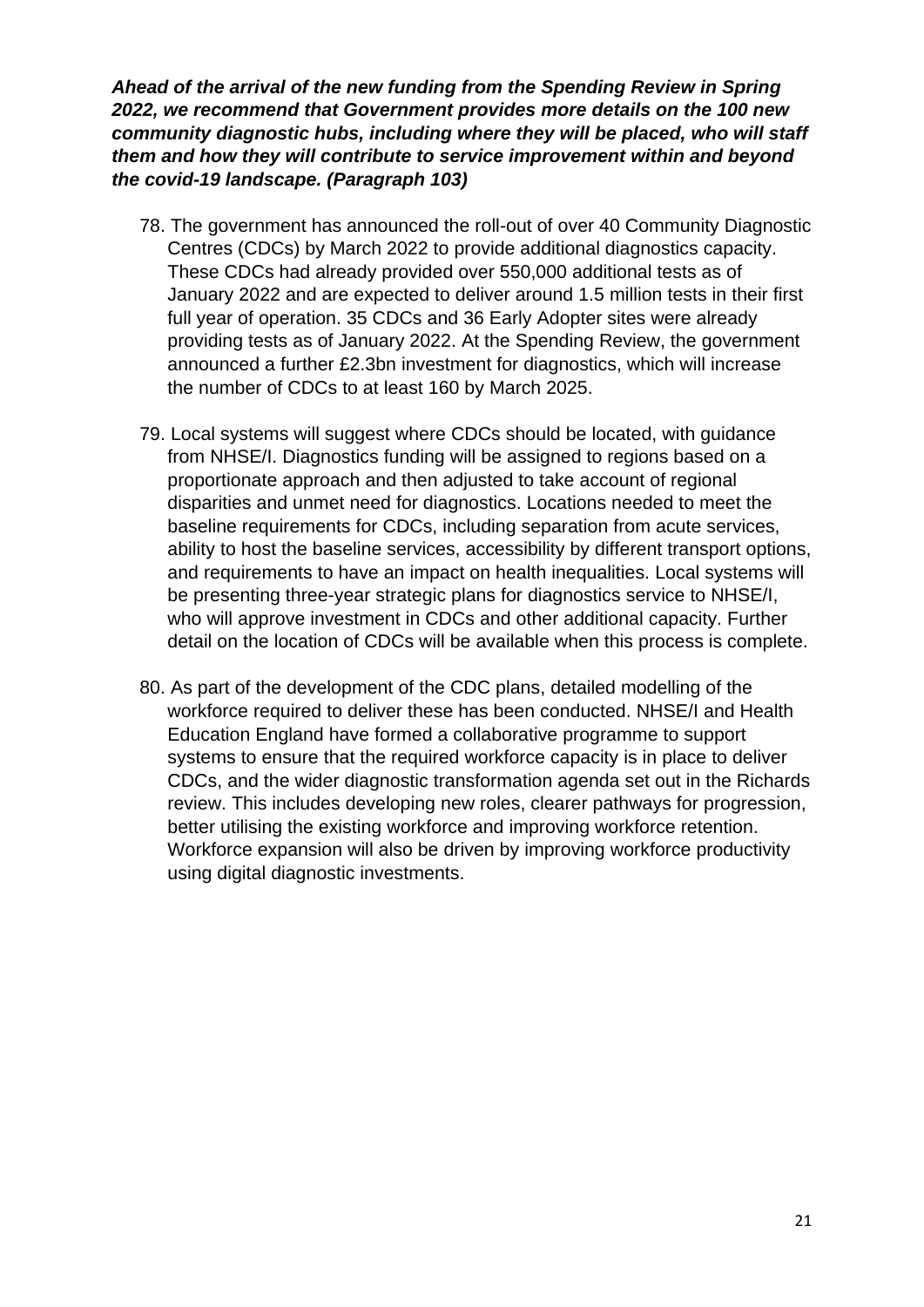*We recommend that NHS England, together with ICBs and the new Office for Health Improvement and Disparities (OHID), work together to deliver regional and national coordination as the system tackles the backlog in elective care. If the independent sector is to prove an effective partner in tackling that backlog, the Government must ensure that plans take into account people living in those areas with less access to independent care. The goal must be equity of access to care on waiting lists regardless of geographic location. (Paragraph 106)* 

- 81. In the 2021/22 NHS Operational Planning Guidance NHSE/I asked local health systems to report back on pre-existing disparities and how they were exacerbated during the pandemic. We set out five priority areas:
	- Restore NHS services inclusively
	- Mitigate against digital exclusion
	- Ensure datasets are complete and timely
	- Accelerate preventative programmes that proactively engage those at greatest risk of poor health outcomes
	- Strengthen leadership and accountability
- 82. NHSE/I's programme for elective recovery works with regional and system colleagues to co-ordinate a number of workstreams. Systems were required to use their data to plan the inclusive restoration of services, by breaking down the waiting lists by ethnicity and deprivation. NHSE/I developed a series of support tools and resources for systems to deliver on the Elective Recovery Fund gateway criteria (one of which was health inequalities); these include case studies to share learning and best practice.
- 83. The planning guidance sets out clear targets and trajectories for elective recovery, with every system required to develop an elective care recovery plan. The need to address health inequalities is embedded into this guidance. As part of this, NHSE/I provides tools and resources to help systems deliver against the elective recovery plan.
- 84. A renewed relationship with the Independent Sector (IS) is one of the workstreams included in the elective recovery plan, highlighting the important contribution of the IS to the management of waiting lists. NHSE/I recognise that there is inequity of independent provision throughout the country, and patients are being supported to travel to services if needed.
- 85. NHS regions are adopting insourcing approaches, patient transport, and personalised care where appropriate, working with NHSE/I teams and the Office for Health Improvement and Disparities.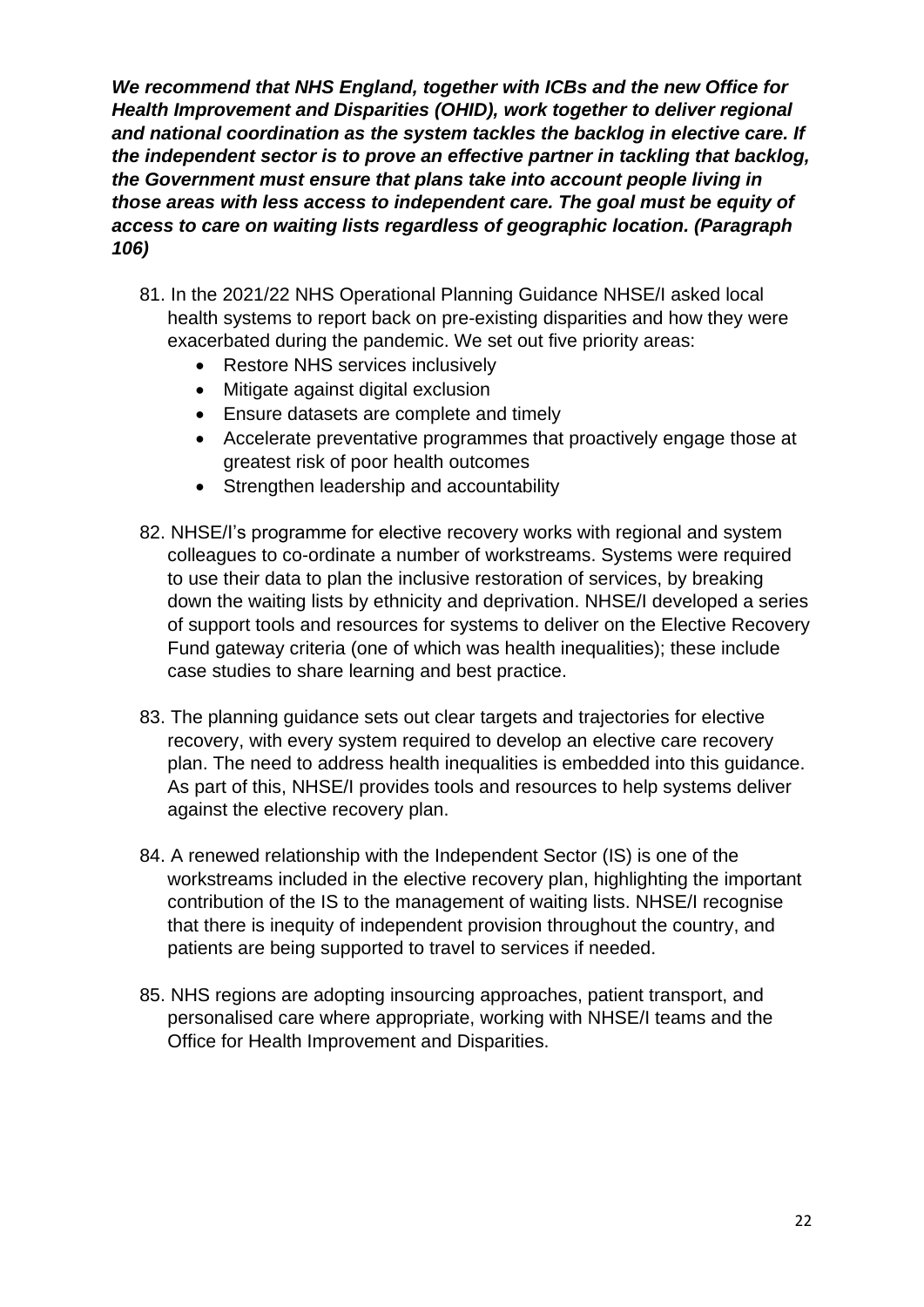*In light of the Government's commitment to reform social care, we again recommend that it publishes a ten-year plan for social care, setting out in detail how it will tackle the structural and financial problems the sector faces in the short-term, and operationalise its longer-term ambitions. The Government must also acknowledge the needs and wellbeing of staff working in the social care sector by publishing a People Plan for social care, aligned to the ambitions set out in the NHS People Plan. (Paragraph 113)* 

- 86. The provisional Local Government Finance Settlement proposes making available an additional £3.5 billion to councils, an increase in local authority funding for 2022-23 of over 4% in real terms. This will ensure councils across the country have the resources they need to deliver key services.
- 87. We are reforming health and adult social care: on 7 September 2021 we committed to investing an additional £5.4 billion in social care over three years to begin a comprehensive reform programme. This funding has been allocated exclusively to the development and improvement of Social Care. On 1 December 2021 we published *People at the Heart of Care*, where we set out our 10-year vision for reforming adult social care and our priorities for investment.
- 88. The £5.4 billion investment includes £3.6 billion to reform the social care charging system and enable all local authorities to move towards paying providers a fair rate for care; and a further £1.7 billion to begin major improvements across the social care system in England.
- 89. Our 10-year reform vision puts people at the centre of adult social care and aims to make sure that people:
	- Have the choice, control and support they need to live independent lives,
	- Can access outstanding quality, as well as, tailored care and support,
	- Find adult social care fair and accessible.
- 90. The measures, which include a new £300 million investment in housing, £150 million of additional funding to improve technology and increase digitisation across social care, and a £500 million investment in the workforce, will bring tangible benefit to the lives of people who draw on care, their family and their carers.
- 91. In developing these plans for reform, we have worked with over 200 stakeholders, including local government, think-tanks, providers of care and their representatives, professional bodies, charities, unions, and people with lived experience of care and support.
- 92. The 1.5 million people who make up the paid social care workforce provide an invaluable service to the nation. They have risen to the challenge of the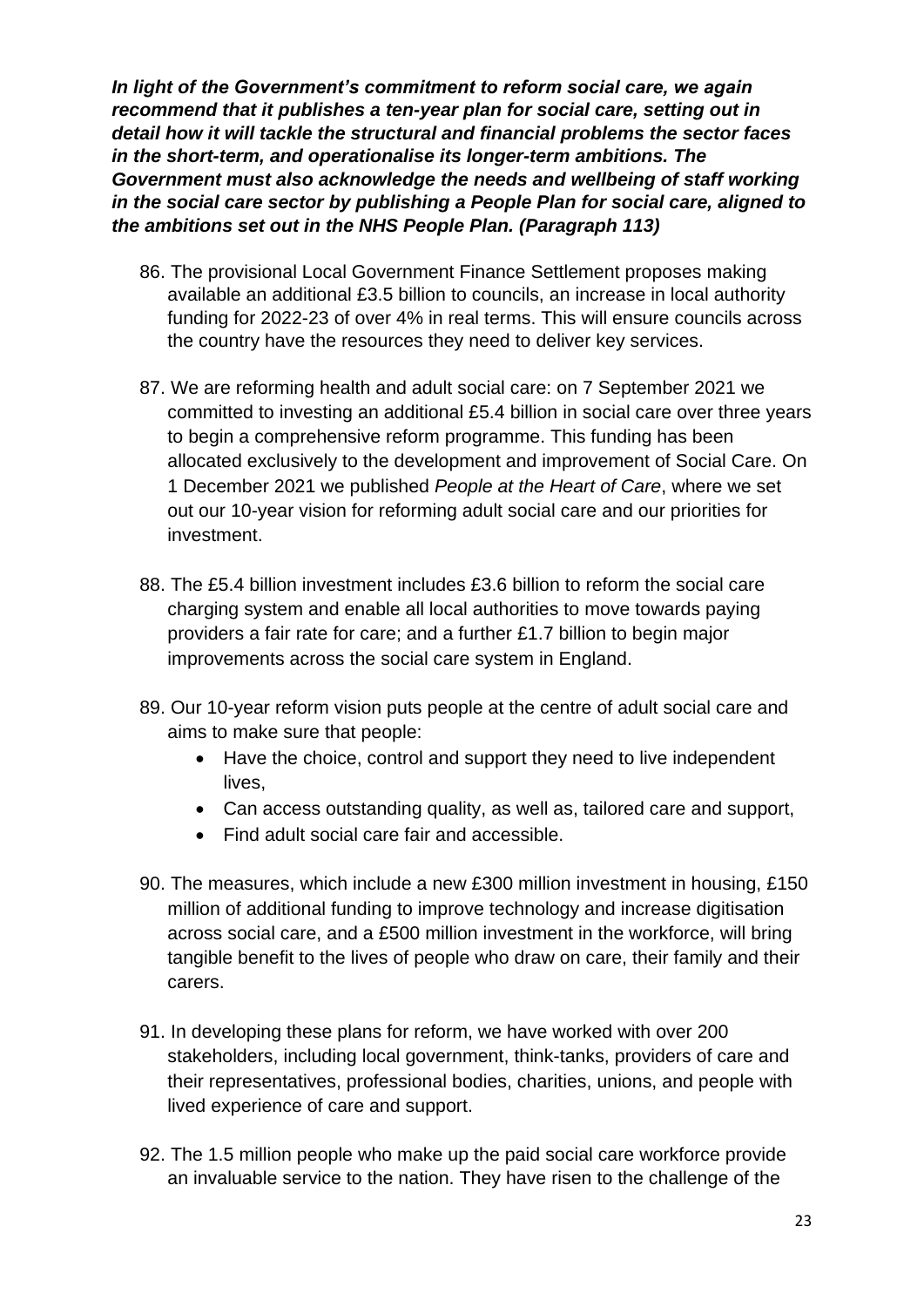Covid-19 pandemic, working tirelessly to support those in our society who need care. We are indebted to their service.

- 93. As stated in our answer to recommendation in paragraph 14, we have set out our workforce strategy within the '*People at the Heart of Care'* white paper.
- 94. Our workforce strategy includes three key aims for the next three years, backed up by an investment of at least £500 million. We want to build:
	- A well-trained and developed workforce
	- A healthy and supported workforce
	- A sustainable and recognised workforce
- 95. This £500 million is a major investment in the training and development of social care staff. We will work with sector leaders and partners to co-develop the training offer so that it can address skills gaps and meets the needs of the workforce and the people who use services.
- 96. Through our policies, we want staff to be empowered to deliver the highest quality of care. These policies include a new career pathways map, a new national knowledge and skills framework to support training and development, a new digital platform for social care staff, initiatives for social workers, nurses and other allied health professionals, and a package to support care staff health and wellbeing.
- 97. We have worked alongside the NHS and other organisations to provide a package of emotional, psychological and practical resources for the workforce. This includes a listening service, guidance, bereavement resources and a bespoke package of support for registered managers. We are also working with the sector to ensure that wellbeing resources and best practice advice are streamlined, easier to navigate and designed for the sector.
- 98. In addition, the Department commissioned HEE in July 2021 to refresh its Long-Term Strategic Framework ('*Framework 15'*). This project will review long term strategic trends for the health and regulated social care settings workforce and produce a robust long-term strategic framework for the health and regulated social care workforce for the next fifteen years, which for the first time will include regulated professionals in adult social care such as nurses and occupational therapists.
- 99. The number of jobs in adult social care is forecast to grow by almost one third by 2035. As the population grows, and the way care is delivered evolves and diversifies, the adult social care workforce will need to grow and develop with it. We will continue to work closely with local authorities and care providers to monitor workforce pressures, including on whether further action may be required. We are also taking action to support adult social care providers to recruit, for example through the National Recruitment Campaign across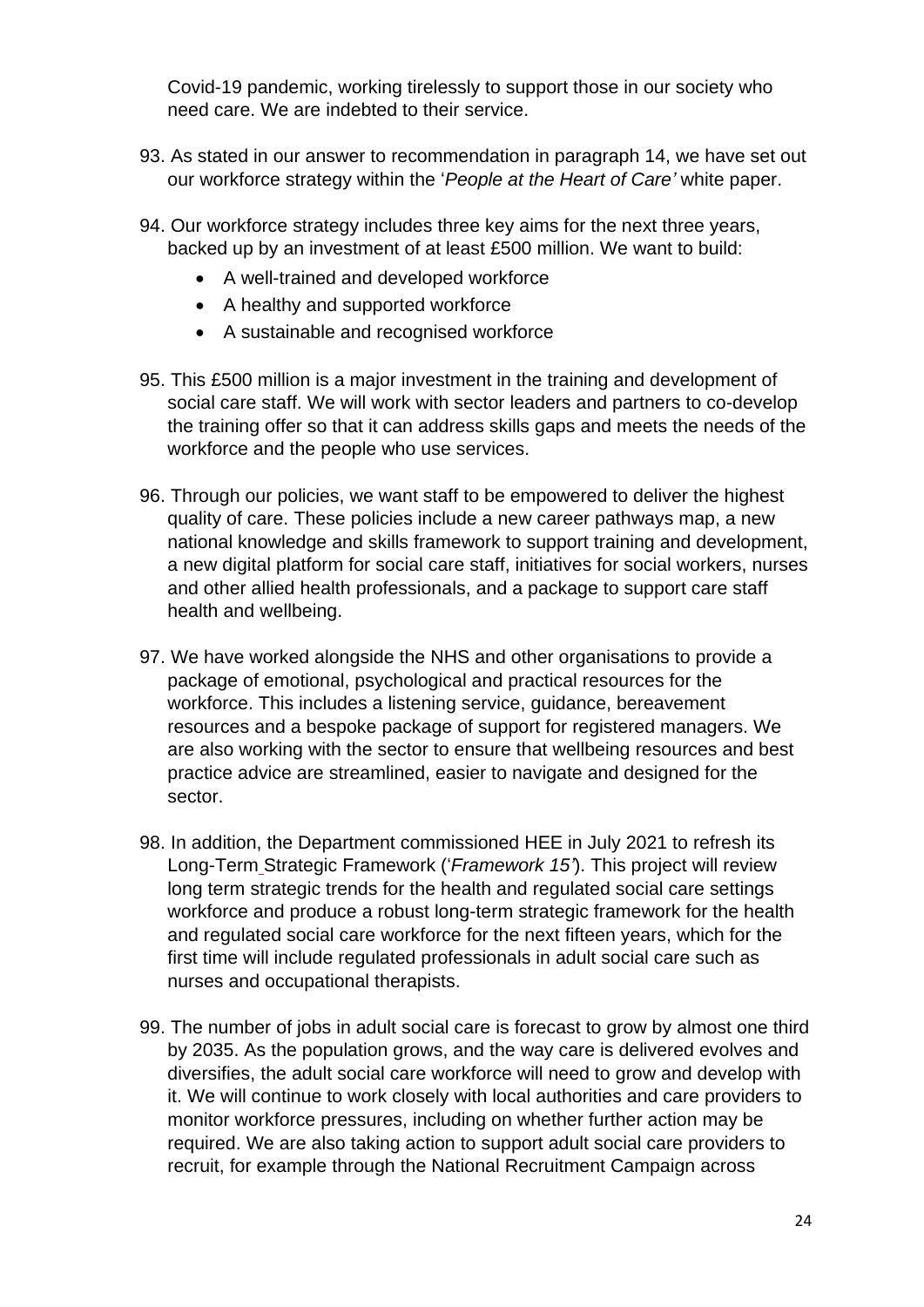broadcast, digital, and social media, highlighting the vital work care workers do, and by working with the Department for Work and Pensions to promote adult social care careers to jobseekers.

- 100. In addition, we have expanded the Health and Care Visa to include Care Workers and Home Carers for a 12-month period. These roles will also be added to the Shortage Occupation List (SOL) in addition to senior care workers, registered managers and registered nurses who are already on the SOL.
- 101. This workforce strategy set out in the white paper is just the beginning. We will need to work closely with adult social care leaders and staff, as well as people who draw on care and support, to implement it and take these policies forward now, and in the future.

#### *To encourage better integration and mutual understanding across health and social care, we again recommend that a duty is placed on ICSs so that where a decision by an ICS affects carers and the social care sector, the ICS must undertake a formal consultation with the groups and sectors affected. (Paragraph 114)*

- 102. ICSs are made of two components: Integrated Care Partnerships (ICP) and Integrated Care Boards (ICB).
- 103. The ICP is a broad alliance of organisations and representatives concerned with improving the care, health and wellbeing of the population, jointly convened by local authorities and the NHS. The ICP will provide a forum for NHS leaders and local authorities (LAs) to come together, as equal partners, with important stakeholders from across the system and community. Together, the ICP will generate an integrated care strategy to improve health and care outcomes and experiences for their populations – including carers for which all partners will be accountable.
- 104. The Health and Care Bill also includes a proposed duty on ICBs regarding public involvement and consultation.
- 105. This duty requires ICBs to make arrangements to secure that individuals to whom the services are being or may be provided, and their carers and representatives, are involved in the planning of commissioning arrangements in areas that may impact the manner in which services are delivered, or the range of services available.
- 106. NHS England have published preparatory implementation guidance subject to Parliamentary passage - for Integrated Care Systems. The guidance '*Building Strong Integrated Care Systems Everywhere'* is focused on working with people and communities. This guidance makes it clear that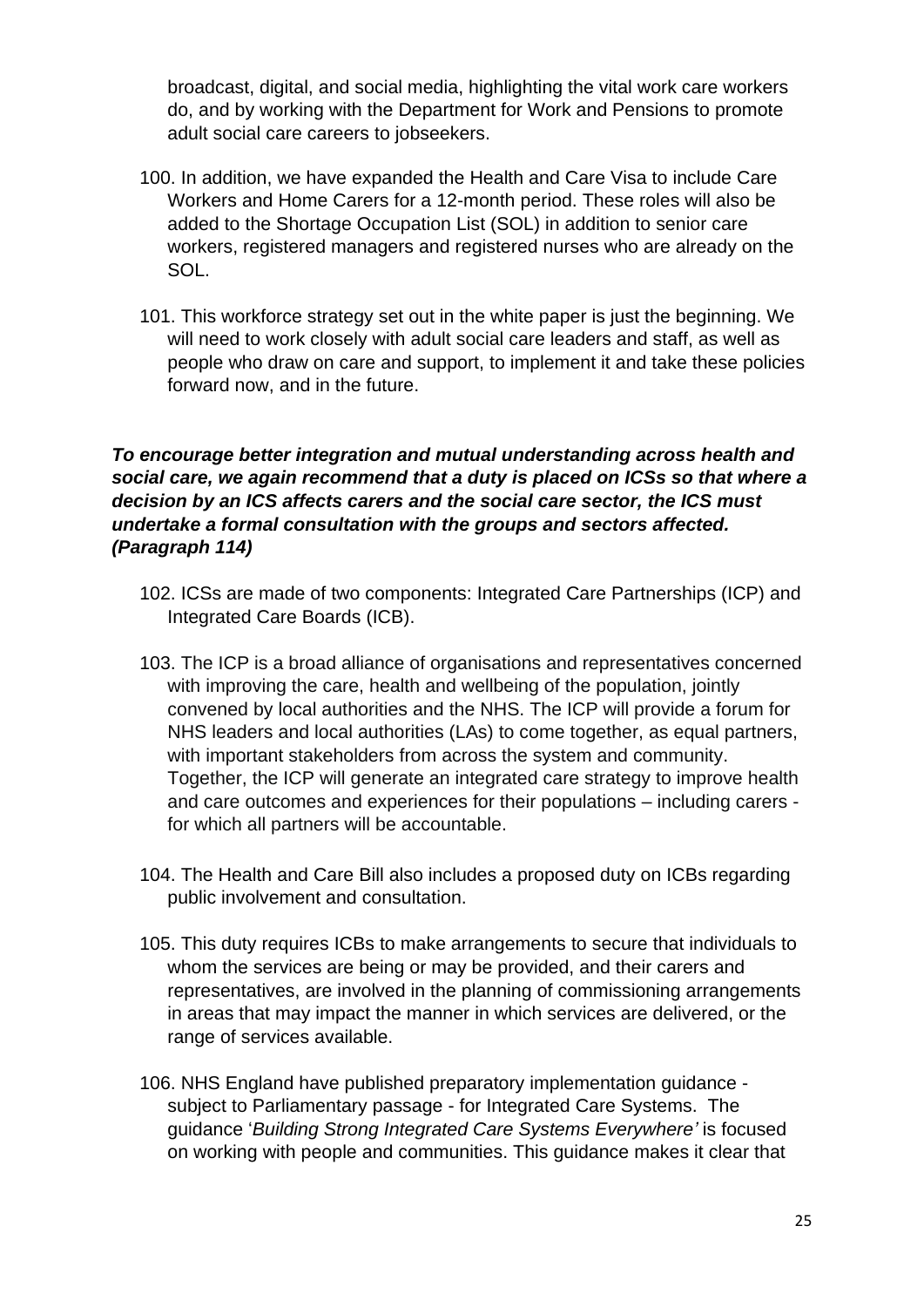ICSs should look to put the voices of people and communities at the centre of decision-making and governance at every level of the ICS.

- 107. The duties proposed in legislation alongside the guidance are appropriately extensive to ensure that relevant groups, including in the care sector, receive appropriate representation and involvement where decisions are being made that could affect them.
- 108. The integration white paper, published on 9 February 2022, is the next step in our journey of joining up health care and social care for citizens to make a reality of integration in local areas. This is based on the learning of local organisations in recent years. The integration white paper builds on reforms in the Health and Care Bill to accelerate progress in collaborative planning, pooled or aligned funding and a person-centred approach to service delivery. Further joining up health and care will help improve the quality and experience of care for individual patients, service users and carers.
- 109. The white paper benefited enormously from the thoughts and insights of a wide range of stakeholders, including local government. We included in the white paper a number of questions relating to implementation to support further dialogue with stakeholders and to shape the implementation process.
- 110. In response to the feedback, we received as part of this process (closed 7 April), we are now putting in place arrangements for the further development of this agenda to build on what we have heard in response and will be engaging with a wide range of stakeholders from organisations to citizens, in the implementation phase.
- 111. The expertise and input of partners across the health and care systems will be essential to ensuring the policies in the white paper are a success. We will work with partners to determine how best to deliver the policies.
- 112. This white paper sets out our approach to designing a shared outcomes framework and single accountable person for shared outcomes. This will support local organisations to work closer together to jointly prioritise the things that matter most for people locally. We will work with partners and stakeholders to ensure all places will identify a single accountable person by Spring 2023.
- 113. This means organisations including local authorities and the adult social care sector, can better collaborate towards a shared purpose which involves person-centred care ensuring more of the population live healthier lives for longer.
- 114. The white paper also sets out our policy vision on the key enablers of integration (workforce, digital and data and financial pooling and alignment, oversight and leadership) to enable better joined-up care. We will work with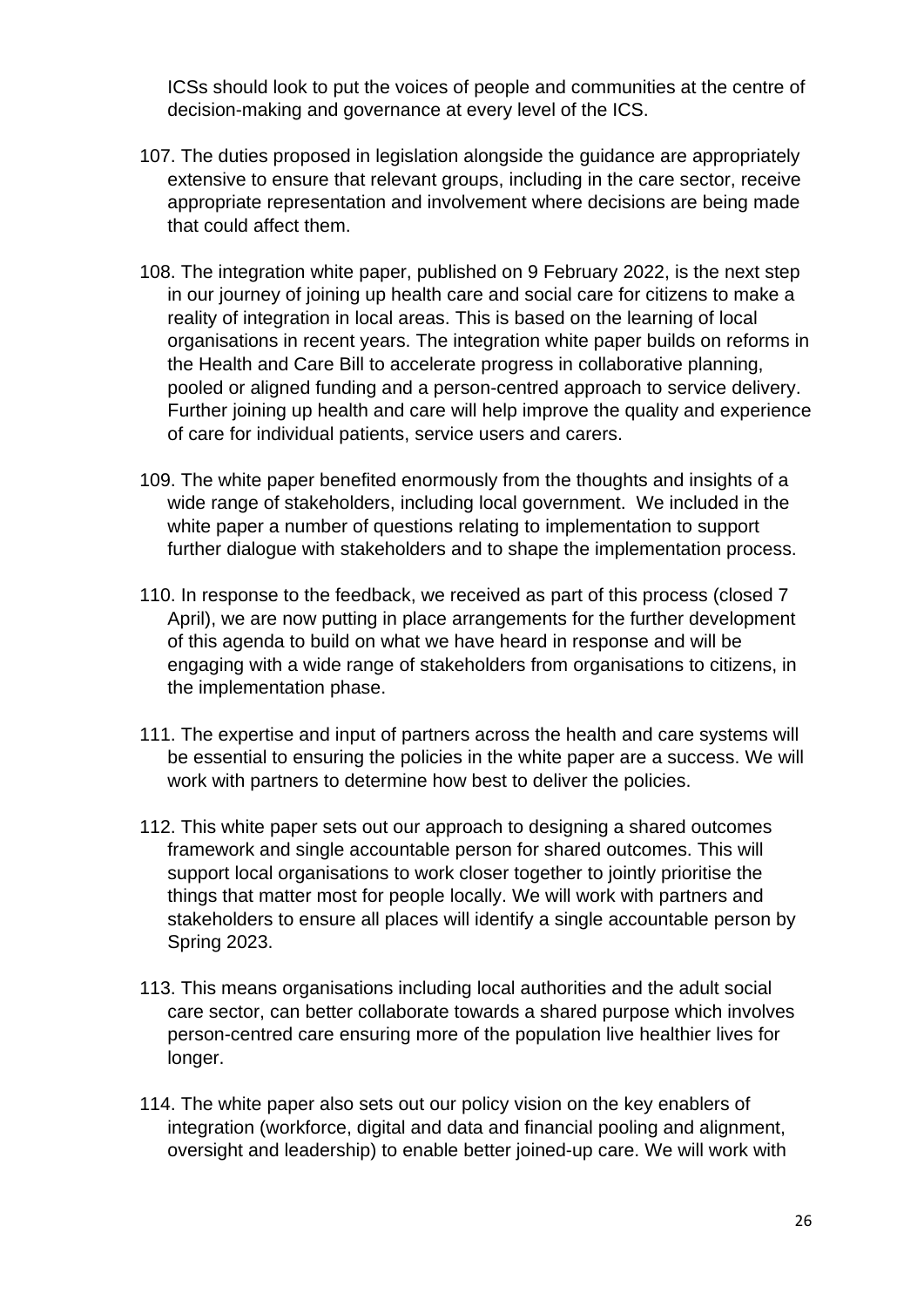partners and key stakeholders to have to have a single digital care record which all citizens, caregivers and care teams can all safely access.

115. The white paper is clear that in order to make integration a reality, the local area must consider integration in a way that meets their local needs. Integration will happen at a local level – central government's role is in facilitating and supporting that, ensuring the right structures, accountability and leadership are in place.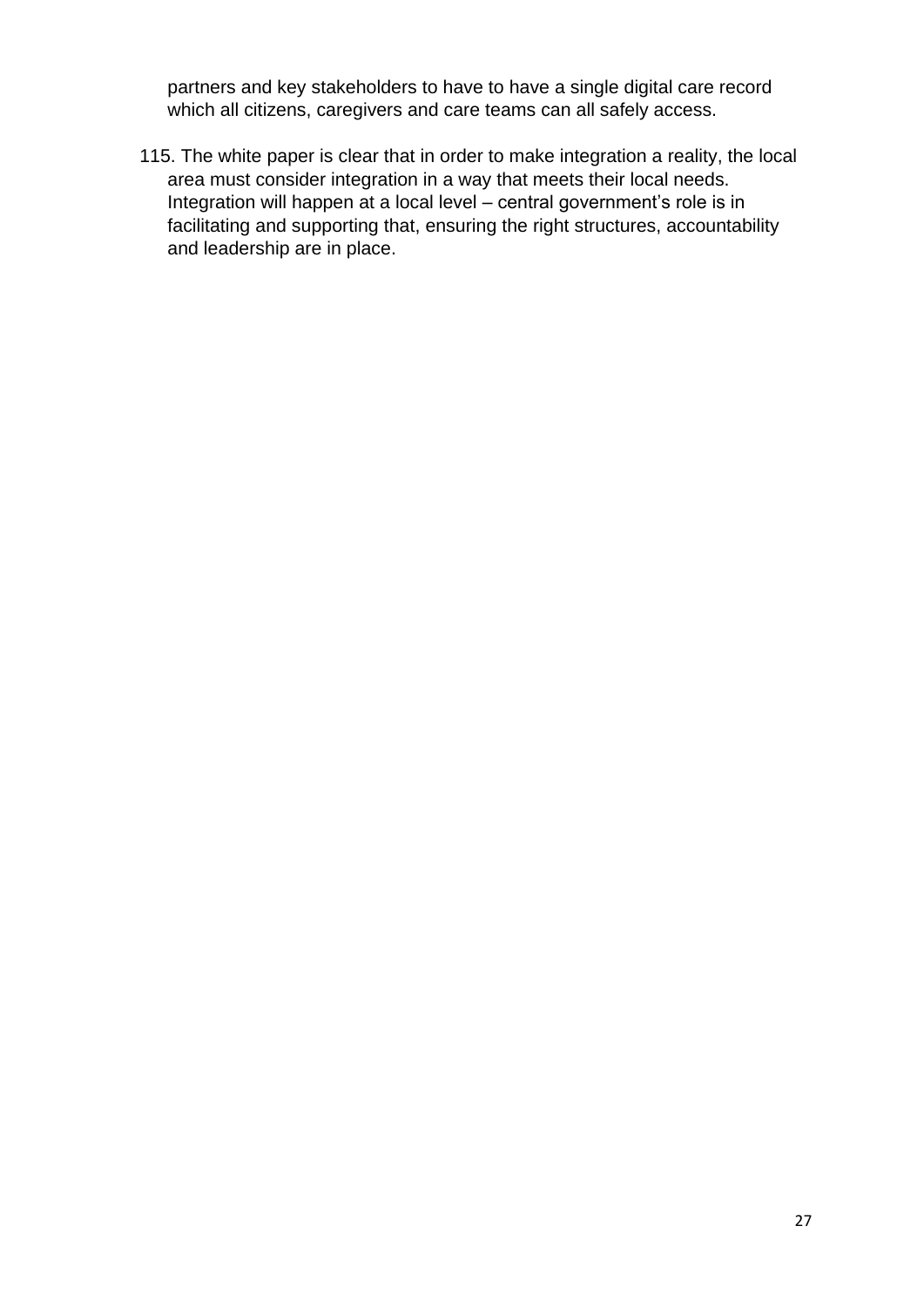#### *NHS England must produce its roadmap in response to the Wade-Gery report on Putting data, digital and tech at the heart of transforming the NHS at the earliest opportunity so that we and others are able to scrutinise it ahead of implementation. (Paragraph 119)*

- 116. The Wade-Gery Review made a series of recommendations that cover operating model, skills and capabilities, financial incentives and funding flows, and digital inequalities. We are working with the relevant teams across NHSE/I, NHSD, Cabinet Office and the Treasury to develop plans to implement these recommendations in the upcoming months. Some of our implementation timeframes have been dependent on the passage of the Health and Care Bill through Parliament.
- 117. The department is working with NHSE/I on the recommendations set out in the Goldacre Review. This review provides 185 wide-ranging, and wellevidenced recommendations. The review is informed by interviews, open sessions and deep dives with more than 100 stakeholders throughout academia and healthcare. The government's initial response to the review will be included in the upcoming Health and Social Care Data Strategy, which will set the direction for the use of data in a post-pandemic healthcare system.
- 118. Many of the recommendations made in this report are aligned with our existing programmes. This includes work to improve the analytical capability and career trajectories in the NHS, as well as to implement Secure Data Environments as the default way of access to NHS data for research and analysis. In addition, over the next three years, NHS England, DHSC and BEIS will invest up to £200 million to improve how health and care data is collected, stored and accessed. A significant part of this investment will be used to develop Trusted Research Environments, a type of Secure Data Environment. This builds upon the review's recommendations to have secure online platforms where data can be accessed whilst maintaining the highest levels of privacy, to protect sensitive information. These secure spaces will only be accessed by verified researchers, as recommended in the review.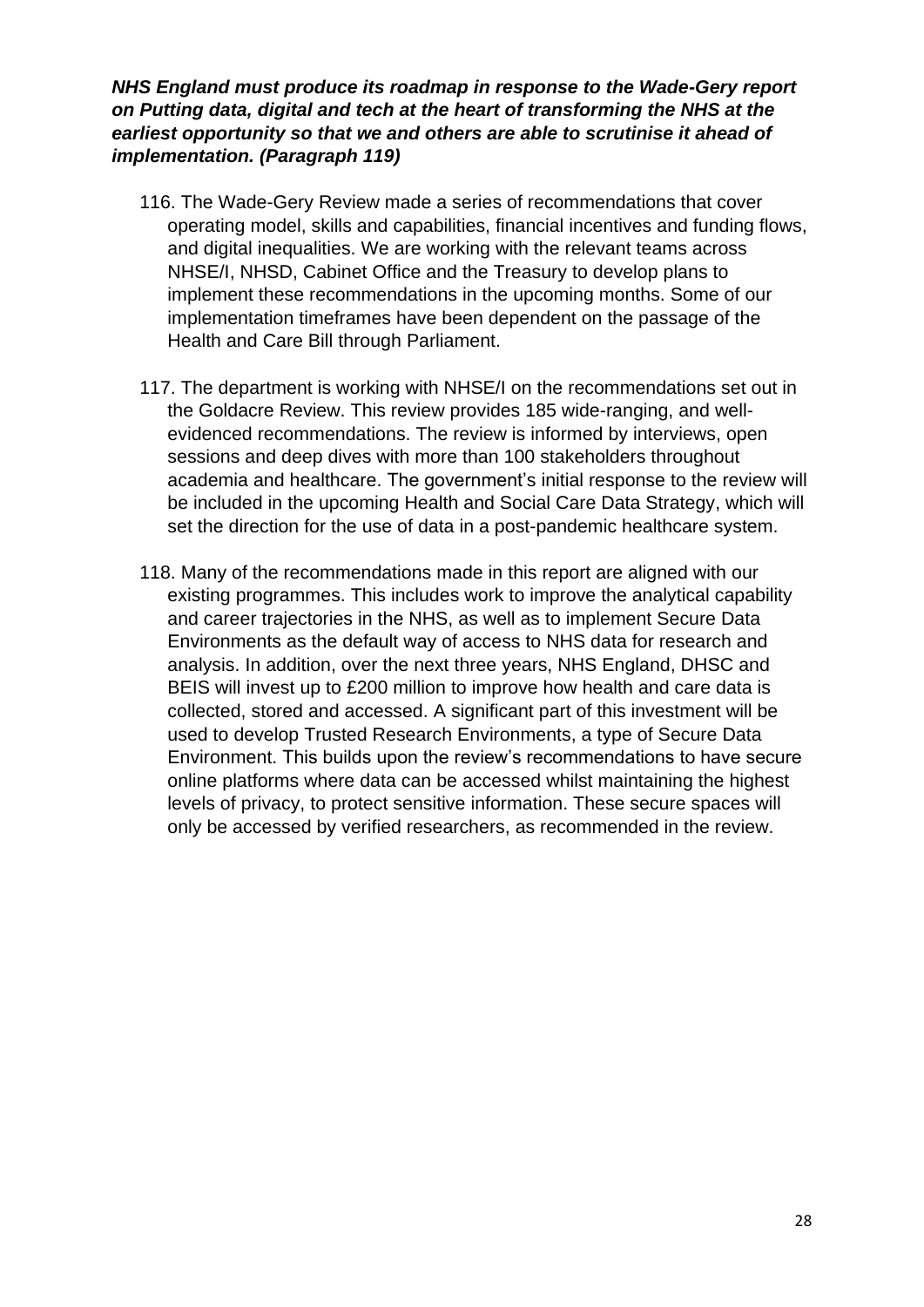*We have previously recommended that Care Quality Commission ratings include an assessment of the progress ICBs make on the integration of information technology between primary care, secondary care, and the social care sector. We repeat this recommendation here. Although the CQC is an independent body, we believe that including the delivery of integrated care and the effective use of technology within the domains it inspects would encourage further progress on integration. (Paragraph 126)* 

- 119. The government fully supports the interoperability of health and care IT systems to ensure that health and care data can flow between different IT systems and organisational boundaries in the health and care system, for the benefit of individuals and their outcomes. This is of particular importance as we aim to establish more system approaches and greater integration across health and care services.
- 120. The Care Quality Commission (CQC) intend for its assessments to consider the progress ICSs make on promoting the integration of information technology, particularly between primary, community and secondary care and the social care sector. The CQC has experience in assessing integration of technology through its previous work, including its Provider Collaboration Reviews and Local System Reviews. The use of health and care data will continue to be subject to data protection law.
- 121. We will work closely with the CQC, NHSE, and others to ensure there is robust oversight in place to support local areas to deliver on the proposals in the integration white paper.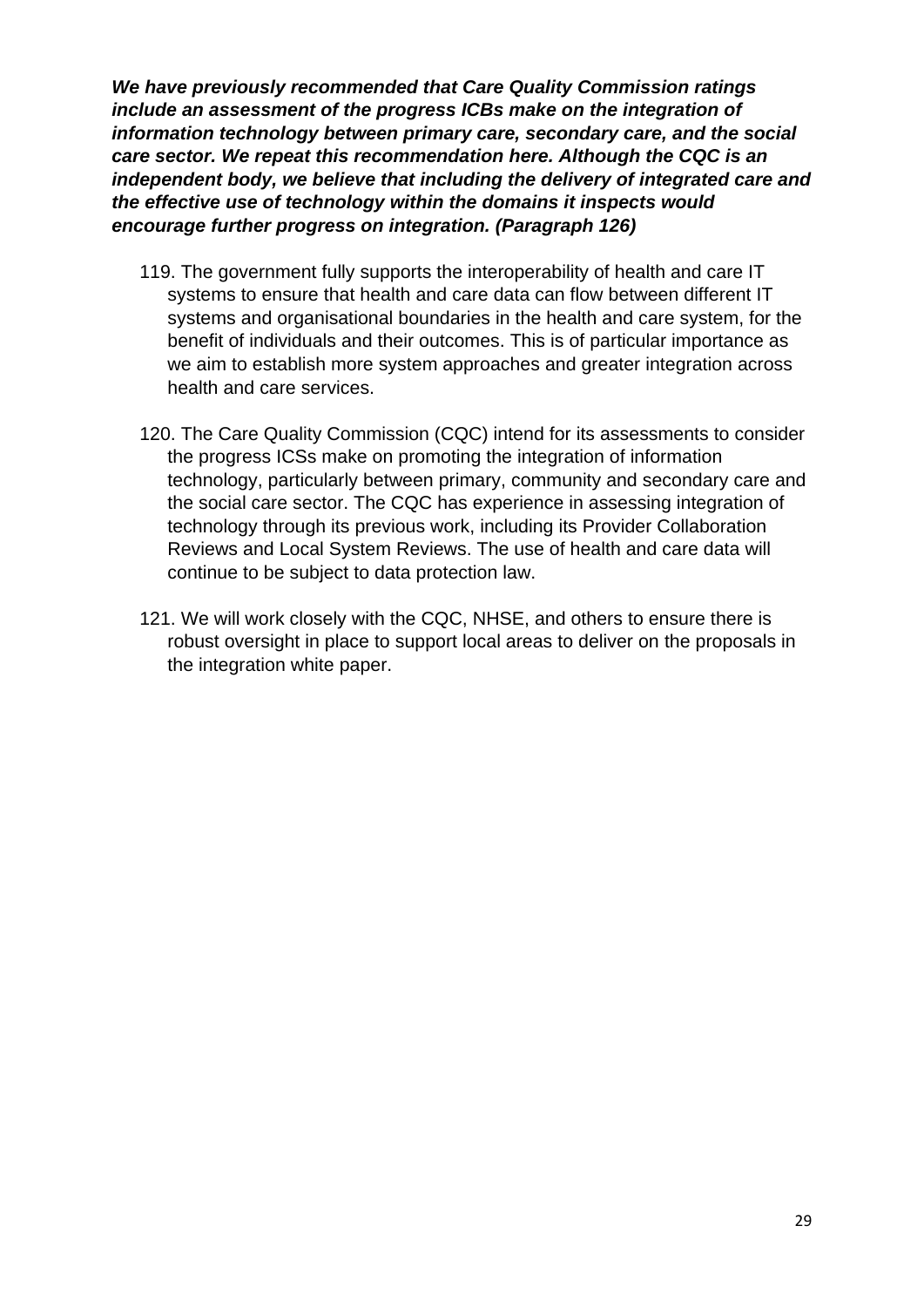*We recommend the Government creates a platform to share examples of good practice and innovation at ICB level so that lessons can be learnt, and practices adapted in ways that reflect the health needs of local areas. Without this, the risk of regional inequalities in waiting lists and postcode lotteries will continue. (Paragraph 127)* 

- 122. The government recognises the importance of ensuring best practice innovations are shared effectively through the health system, however, it is not necessary for the government to create a platform on behalf of Integrated Care Boards (ICBs).
- 123. As set out in the government's response on page 7 of this document, ICBs will adapt and change in accordance to best practice and the needs of local populations.
- 124. Further, the Accelerated Access Collaborative (AAC), the umbrella organisation overseeing the health innovation ecosystem, is working with NHS partners to help ensure research and innovation objectives are embedded within the proposed ICB structure. For example, as articulated in their job descriptions, there will be a clear requirement placed on ICB Chief Executives and Chairs to foster a culture of innovation.
- 125. NHSE/I is also undertaking work to ensure ICBs collaborate and share best practice and is creating forums in which they are able to share information.
- 126. The government also recognises that local areas have been affected by Covid-19 differently and are starting from different points. The approach the Department is taking intends to level-up every area, while supporting those that can go further and faster to do so.
- 127. Throughout the delivery of this plan the NHS will involve people and communities at all levels. We will ensure a 'fair recovery' is at the core of our approach, with a particular focus on equity of access, experience and outcomes for the most deprived 20% of the population and the five clinical areas of focus set out in '*Core20PLUS5*' where we know we can make the greatest difference (maternity, severe mental illness, chronic respiratory disease, cancer and hypertension case-finding).
- 128. We aim to ensure that the right prioritisation decisions are being made in a consistent way, according to clinical urgency and to reduce the longest waits and deliver the best outcomes for patients on the waiting list.
- 129. As planned services are restored it is essential that they are opened up to all. To support this, NHS systems will be required to analyse their waiting list data by relevant characteristics including age, deprivation and ethnicity and by specialty. This will enable them to develop a better understanding of local variations in access to and experience of treatment, and to develop detailed clinical and operational action plans to address any inequalities in treatment.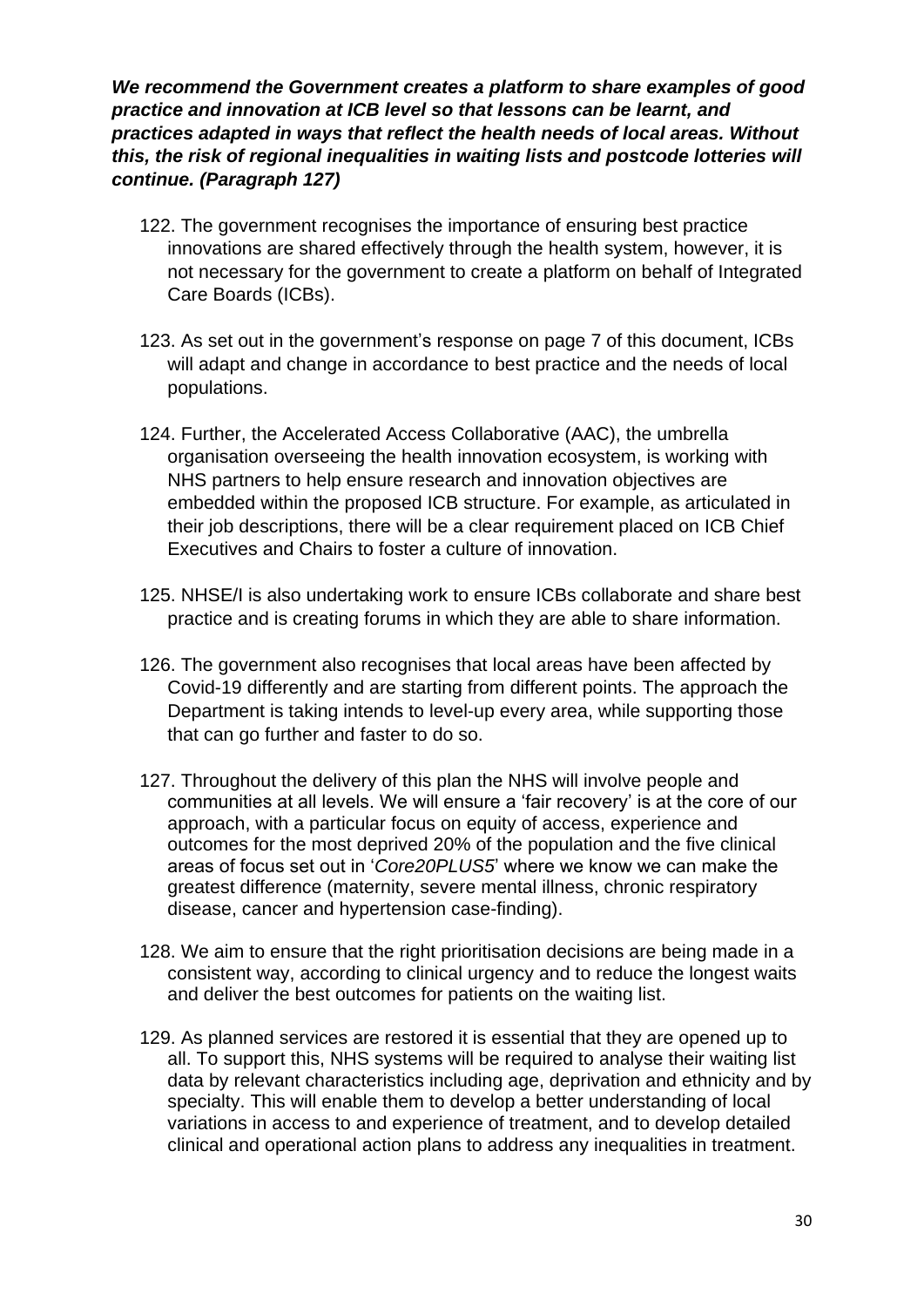130. The development of a national Health Inequalities Improvement Dashboard will support systems to pinpoint disparities in waiting times based on ethnicity and deprivation, enabling the NHS to take concerted action.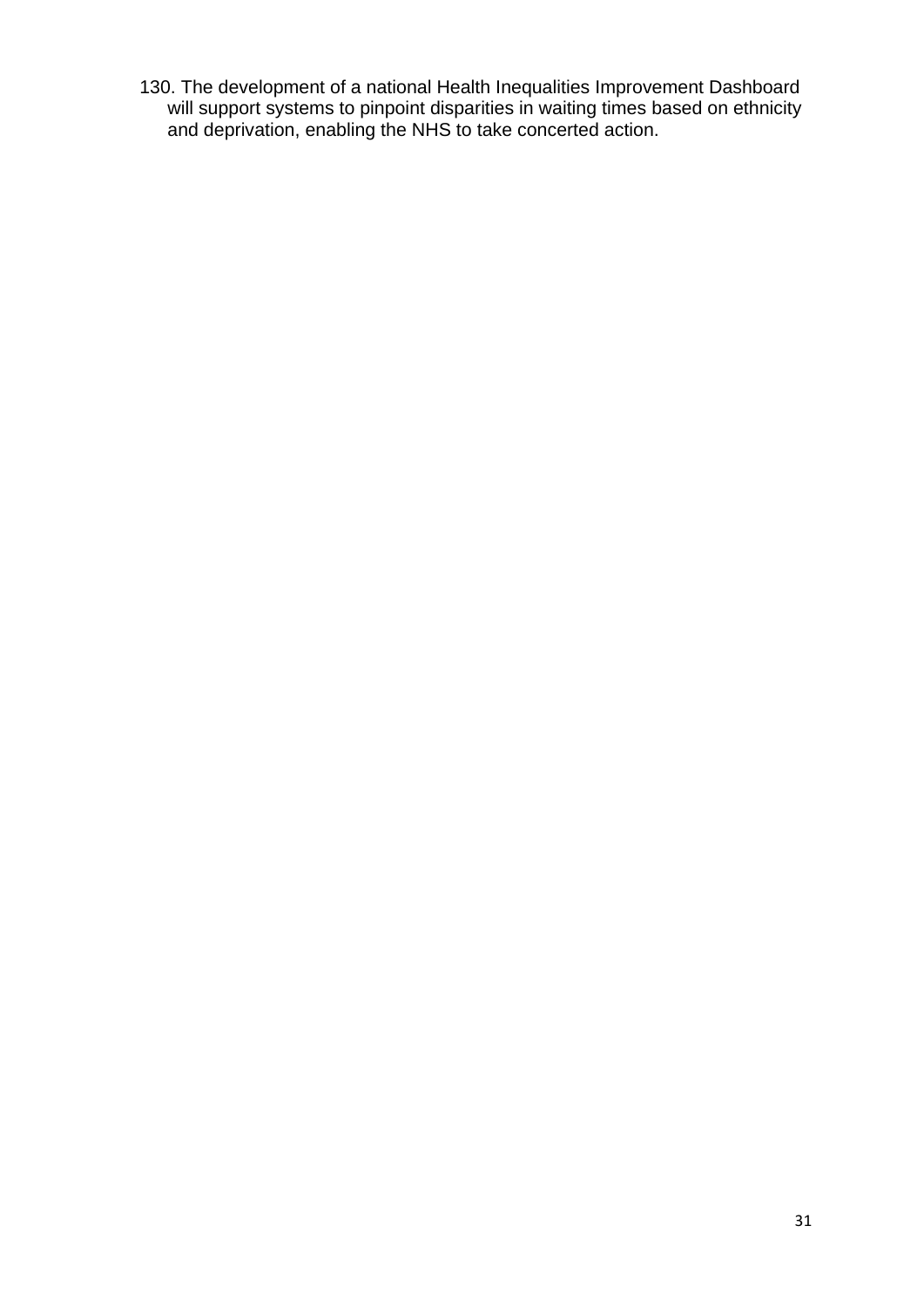#### *We again recommend that a duty be placed on ICBs for them to have regard to mental health and public health. (Paragraph 128)*

- 131. The government is committed to supporting everyone's mental health and wellbeing and to ensuring that the right support is in place. The government also recognises the importance of public health. The current references in the Bill to 'illness' and 'health' cover both mental and physical health.
- 132. In exercising their commissioning functions under section 3 and 3A of the National Health Service Act 2006, Integrated Care Boards must act consistently with the Secretary of State's duty to promote a comprehensive health service in England, to improve mental as well as physical health.
- 133. The Bill includes a duty on ICBs to arrange for the provision of services or facilities for the prevention of illness, the care of persons suffering from illness, and the aftercare of persons who have suffered from illness as they consider appropriate as part of the health service. This broad duty includes physical, mental, and public health.
- 134. The Bill includes a further duty on ICBs to obtain appropriate advice for enabling the effective discharge of its functions, in particular from persons with expertise in the protection and improvement of public health.
- 135. At Lords Report stage, the government introduced amendments to ensure each ICB considers the skills, knowledge and experience it requires of its members to discharge its functions, and where there are gaps, consider what steps it can take to mitigate them. This should provide confidence that ICBs will have membership with relevant experience to ensure mental health and public health are properly considered. NHS England will publish statutory and non-statutory guidance to ensure that NHS bodies, including Integrated Care Boards subject to passage of legislation, are clear about their responsibilities for both mental and physical health, echoing the Secretary of State's duty in section 1(1) of the NHS Act 2006.
- 136. Further to this, the government also introduced a number of amendments at Lords Report Stage specifically relating to mental health. This included an amendment to clarify that references to health in the NHS Act 2006 include mental health.
- 137. The government also introduced a further amendment to require the Secretary of State to annually publish and lay before Parliament, before the start of each financial year, a document setting out a government expectation on mental health spending for the year ahead by NHS England and Integrated Care Boards (ICBs). NHS England and ICBs will also be required to include information about such spending in their annual reports.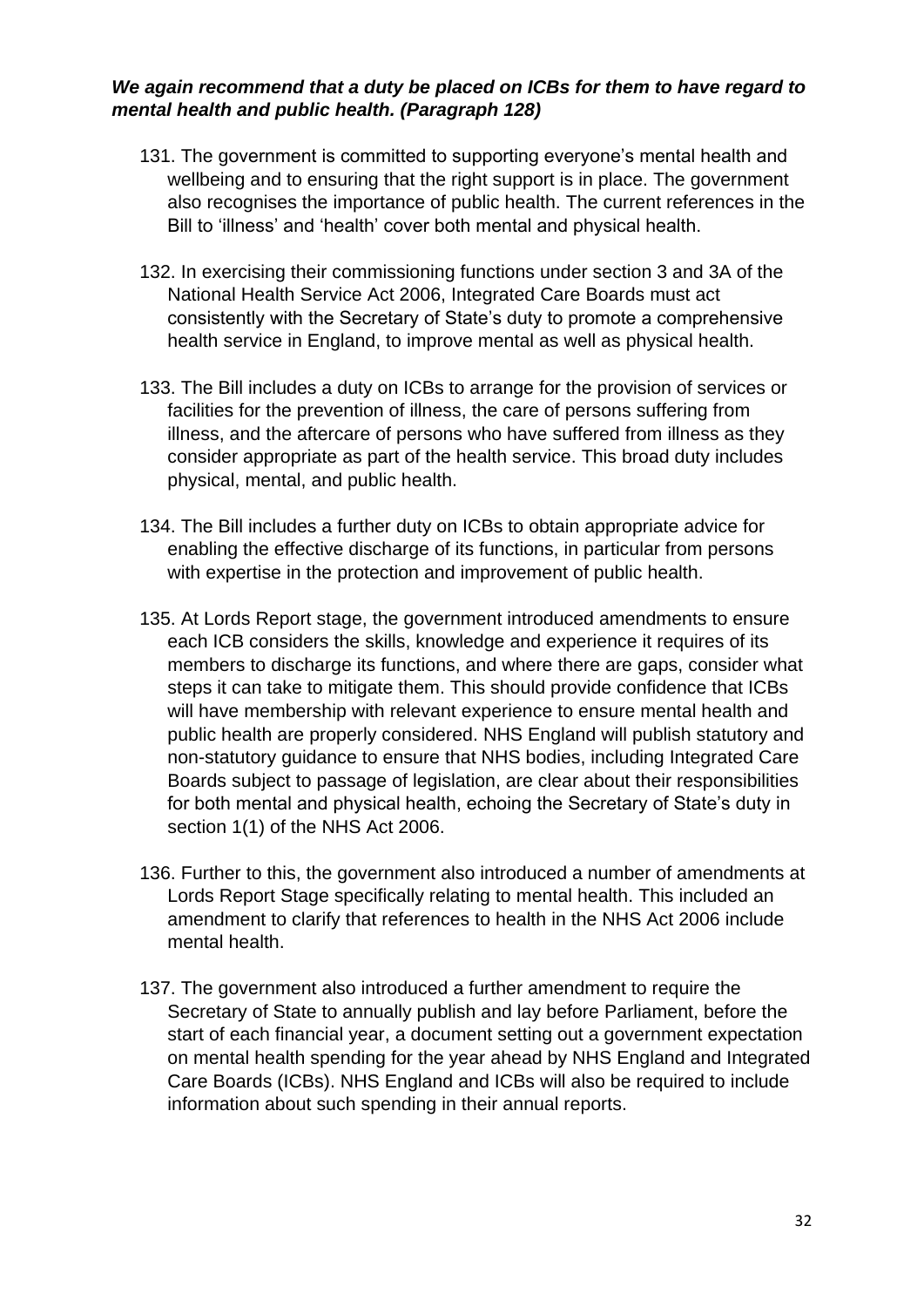138. ICBs, like Clinical Commissioning Groups, will be expected to report on how they have discharged their commissioning functions and will be assessed by NHS England and NHS Improvement.